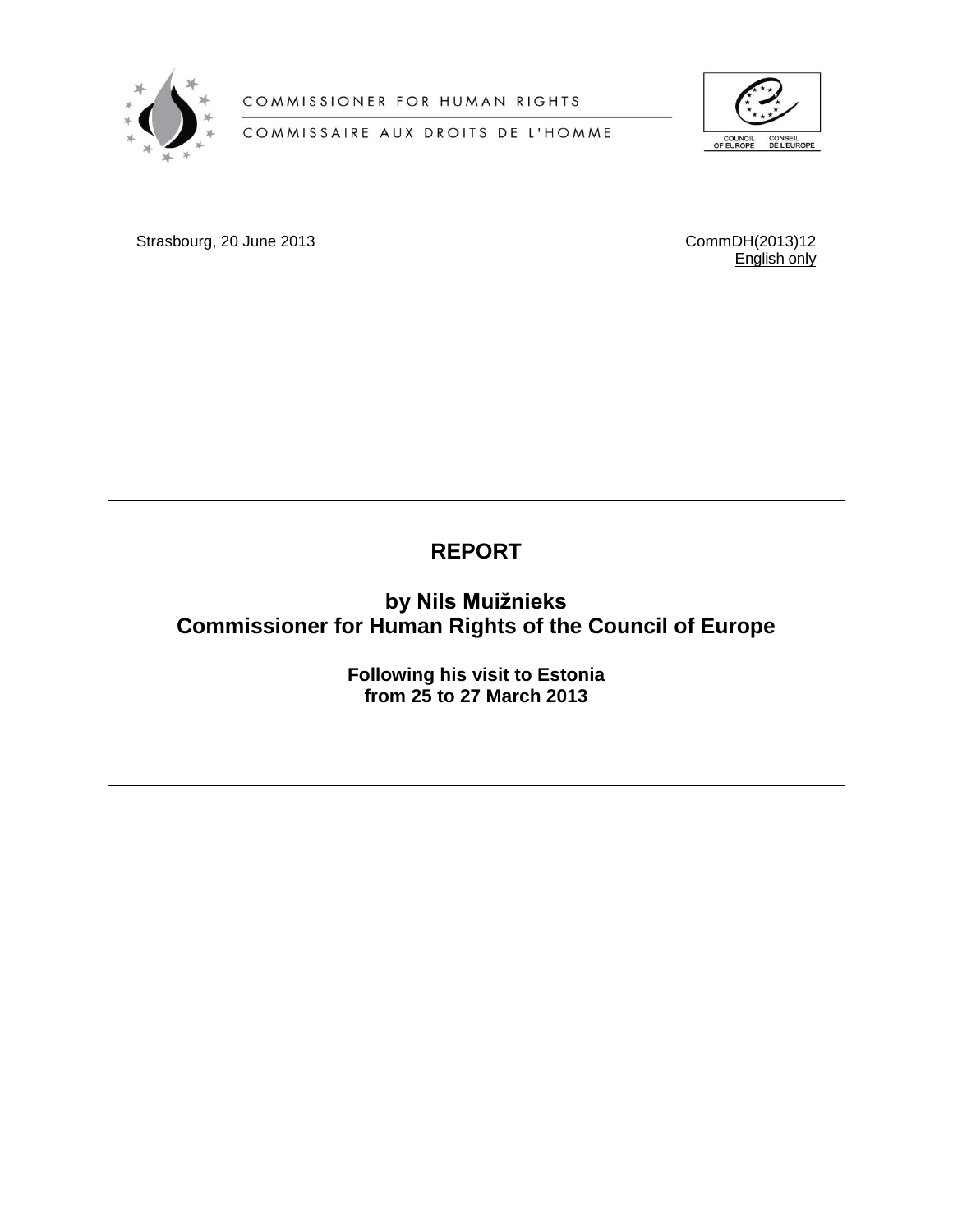## **Summary**

Commissioner Nils Muižnieks and his delegation visited Estonia from 25 to 27 March 2013. In the course of his visit, the Commissioner held discussions with the Estonian authorities and civil society representatives concerning the economic crisis and its effects on the enjoyment of human rights, the independence and effectiveness of national human rights structures, and the human rights of children.

## **1. Economic crisis and its effects on the enjoyment of human rights**

Estonia experienced a deep economic crisis in 2008-10 which resulted in high unemployment and severe austerity measures. In 2010, the absolute poverty rate reached 11.7% among the general population and 18.6% among children. Although the economy has recovered and the incidence of absolute poverty is decreasing, the Commissioner remains concerned about the long-term effects of the crisis.

Economic recovery should be accompanied by reinforced protection floors for the general population and targeted positive measures for vulnerable groups of people. The social benefits system should be reviewed to ensure that those in need receive adequate support. Measures have to be taken to alleviate youth unemployment and prevent deprivation and social exclusion among children and young people. A stable social protection minimum is essential for preventing the transmission of the effects of the crisis to future generations. Access to education, vocational training and the labour market must be nondiscriminatory.

The Commissioner welcomes the Estonian ratification of the UN Convention on the Rights of Persons with Disabilities and calls for the preparation of a national strategy for its implementation in close co-operation with people with disabilities. Inclusion in working life and access to a full range of educational opportunities should be among the priority objectives. There is a need to establish an independent mechanism to monitor the implementation of the Convention. Disability-related benefits should be reviewed to ensure that social protection needs and requirements for long-term sustainability are met.

The long-standing socio-economic gap between ethnic minorities and the majority population has become more pronounced following the economic crisis. It is particularly worrying that the gap is perpetuated among young people. The Commissioner urges the Estonian authorities to develop and implement positive measures to address the long-term unemployment and social exclusion of ethnic minorities in Estonia. The new Integration and Social Cohesion Strategy 2020 can be instrumental for this purpose. The labour inclusion of minority youth should be among the priorities.

It is essential to act decisively to remove barriers to the social inclusion of ethnic minorities. Any language requirement in the labour market should be proportionate, also with reference to the geographical location and sector of employment concerned. There is a pressing need to improve awareness of ethnic discrimination and complaints mechanisms among employers and employees. Diversity and equality planning in the labour market should become a regular practice in the private and public sectors alike.

The Commissioner welcomes the recent Estonian measures to improve access to justice. Court fees have been reduced, efforts have been made to provide remedies for excessively lengthy proceedings and the system of legal aid has been reformed. The Commissioner urges the speedy adoption of the new State Liability Act to ensure compensation for those court cases which are delayed for years without a valid reason.

#### **2. Independence and effectiveness of national human rights structures**

The Chancellor of Justice plays a broad and well established role in protecting human rights in Estonia. The institution has been able to operate effectively and independently during the economic crisis as well. However, the visibility of its functions as the Ombudsman for Children should be improved. It is particularly important that children know of the possibility to submit complaints to the Ombudsman for Children.

The Gender Equality and Equal Treatment Commissioner is seriously understaffed and underfunded despite the institution's wide mandate. Commissioner Muižnieks urges the Estonian authorities to strengthen the Equal Treatment Commissioner's Office so that it can reach out effectively to minorities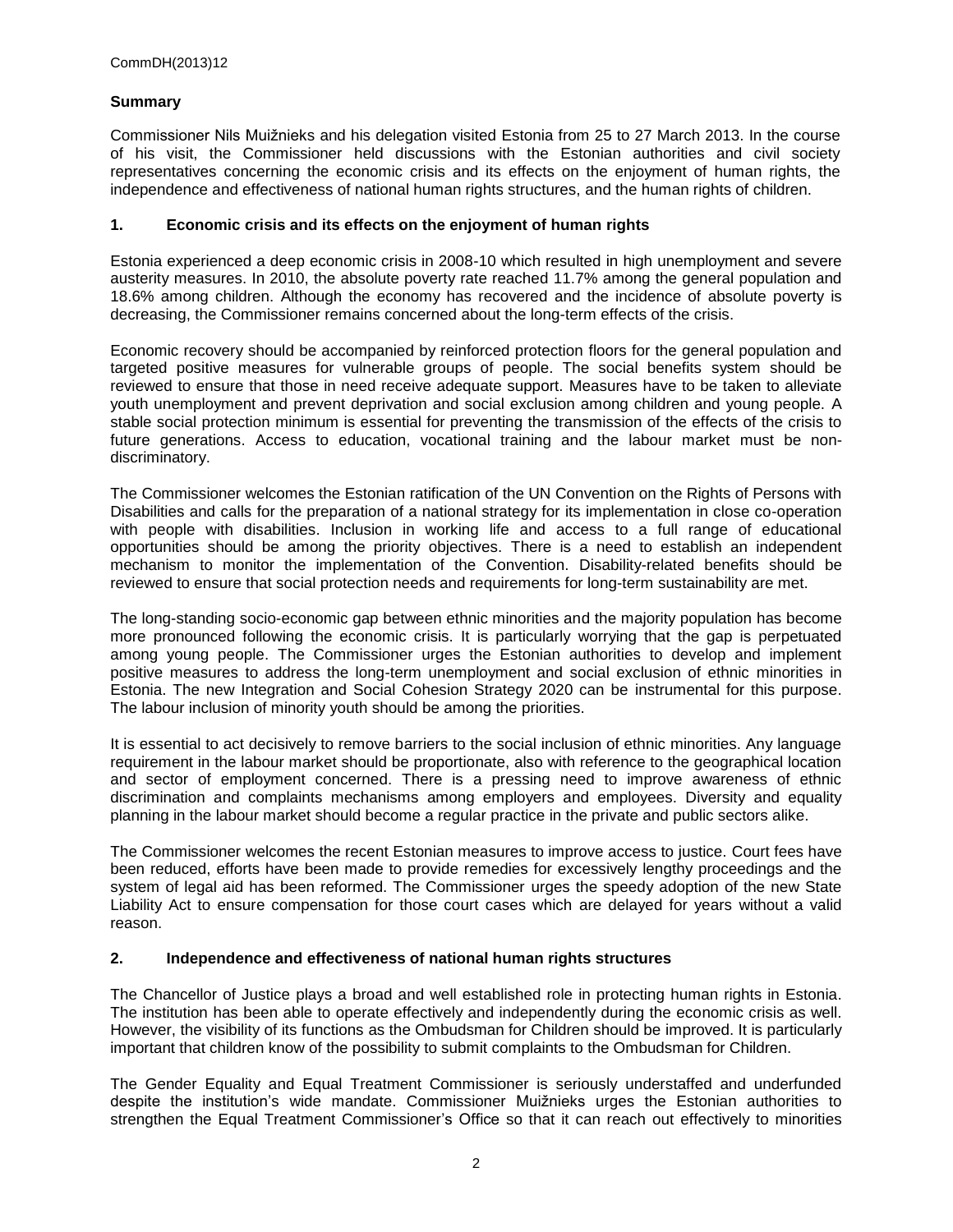and vulnerable groups throughout the country. A national strategy on equal treatment would be a welcome development. In addition to responding to individual complaints about discrimination, the Equality Commissioner should be able to raise awareness, provide advice to authorities and carry out independent research.

The authorities should consult the Chancellor of Justice and the Equal Treatment Commissioner when measures and laws affecting the enjoyment of human rights are considered. They should also be involved in monitoring the long-term effects of the economic crisis. The Commissioner encourages the authorities to establish or designate an internationally accredited national human rights institution which would become the focal point for promoting human rights in the country.

#### **3. Human rights of children**

There are 1181 stateless children under the age of 15 in Estonia. Although parents can use a simple and accessible procedure to acquire Estonian nationality for their stateless children, the authorities also bear responsibility for preventing statelessness among children. The Commissioner urges the government to initiate a reform of the Citizenship Act so that citizenship is granted automatically at birth to children who would otherwise be stateless. An opt-out possibility could be made available to parents who do not wish that their new-born child obtains Estonian citizenship and who can prove that the child will receive the nationality of another state. It is in the best interests of the child to acquire nationality at birth as citizenship consolidates the enjoyment of human rights.

The Commissioner notes with satisfaction the on-going reform of the Child Protection Act. The new Act should outline the applicable standards for child protection and clearly identify the respective responsibilities of central, regional and municipal authorities. Sufficient staff and expertise for child protection should be made available in every municipality. The establishment of regional competence centres and mobile units will serve this aim. Particular emphasis should be placed on the development of psychiatric and psychological care for children as well as preventive measures and early detection.

The system of resource allocation for the alternative care of children should be reviewed to fulfil the legal requirements for an adequate number of qualified staff for all substitute homes. Minimum standards for the basic needs of children living in alternative care have to be clearly established. The municipalities should draw up individual case plans for each child together with the children and review them regularly. Further efforts are needed to provide assistance to foster families and to prepare young persons to live independently after they have left alternative care.

Sexual abuse, violence and bullying in schools continue to be serious problems in Estonia. Corporal punishment is still accepted by many adults. The Commissioner calls on the Estonian authorities to prohibit the corporal punishment of children in all settings through explicit legal provisions. A legal prohibition sends a clear signal that any kind of violence against children is unacceptable, including in the home. A systematic and firm response is necessary to address all violence and abuse against children, including internet-based abuse. Bullying and abuse in educational settings should be addressed through a comprehensive policy. Children should be informed about their right to be protected from violence and the services available to them as victims of violence.

The Commissioner encourages the Estonian authorities to proceed with the ratification of the Council of Europe Convention on the Protection of Children against Sexual Exploitation and Sexual Abuse and the Convention on Preventing and Combating Violence against Women and Domestic Violence.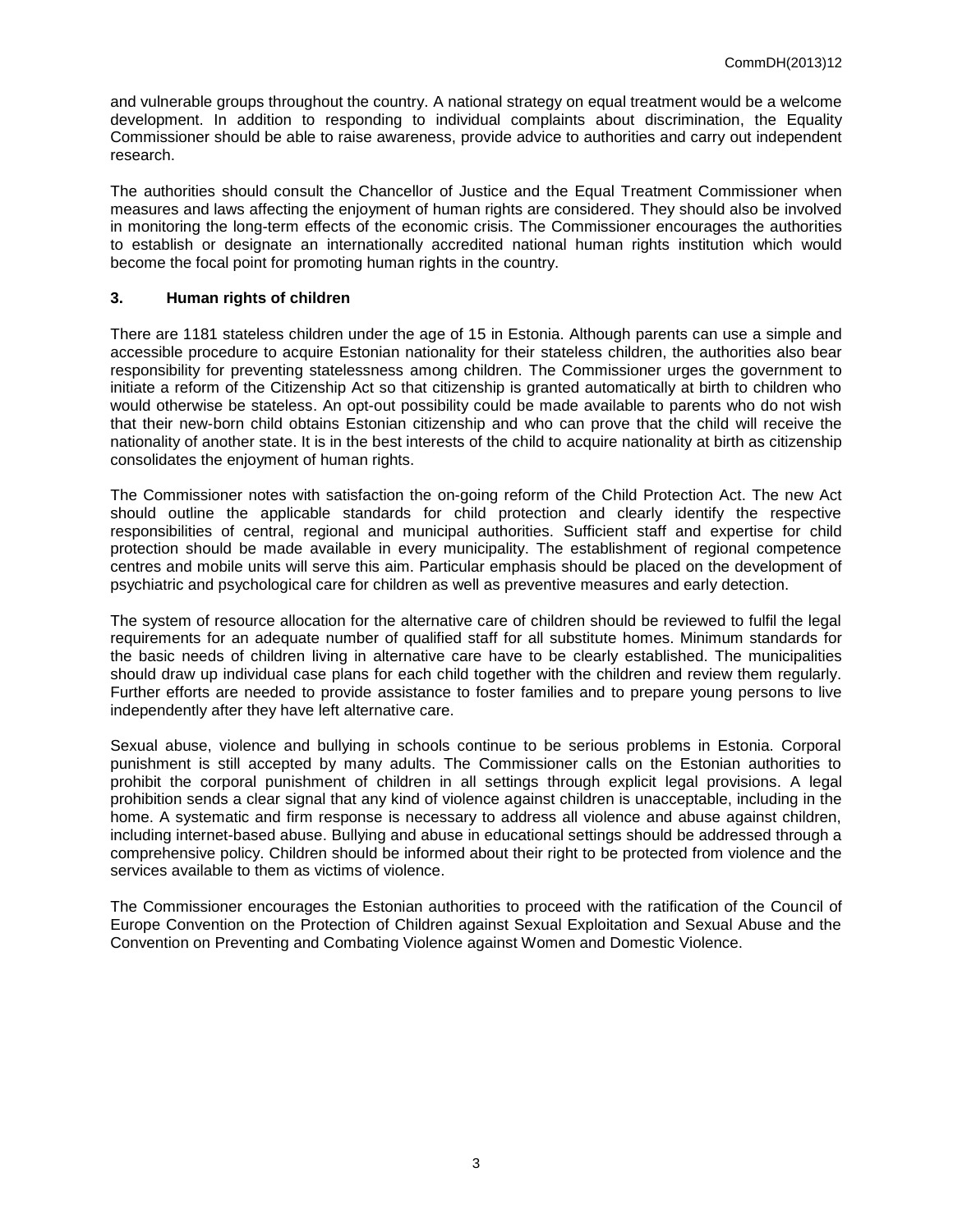## **Introduction**

- 1. The present Report is based on a visit to Estonia by the Council of Europe Commissioner for Human Rights (the Commissioner) from 25 to 27 March 2013.<sup>1</sup> The aim of the visit was to review the following human rights issues in Estonia:
	- economic crisis and austerity measures and their effects on the enjoyment of human rights with reference to access to justice and the enjoyment of social and economic rights by vulnerable groups;
	- independence and effectiveness of national human rights structures in protecting and promoting human rights and equality;
	- human rights of children with reference to stateless children and naturalisation, reform of the child protection legislation, living conditions in child care institutions and protection from violence and abuse.
- 2. In the course of the visit, the Commissioner engaged in a dialogue with representatives of the national authorities, including the President of the Republic of Estonia, Mr Toomas Hendrik Ilves; the Speaker of the *Riigikogu* (Parliament), Mrs Ene Ergma; the Minister of Justice, Mr Hanno Pevkur; the Minister of Social Affairs, Mr Taavi Rõivas; the Minister of Foreign Affairs, Mr Urmas Paet; and the Undersecretary in the Ministry of Culture, Ms Anne-Ly Reimaa. The Commissioner also held meetings with the Chief Justice of the Supreme Court, Mr Märt Rask; the Deputy Chancellor of Justice, Mr Hent Kalmo; the Gender Equality and Equal Treatment Commissioner, Ms Mari-Liis Sepper; and members of the *Riigikogu*. In addition, the Commissioner held discussions with a number of non-governmental organisations working in the field of human rights and made an on-site visit to the Maarjamäe Centre at Tallinn Children's Home.
- 3. The Commissioner wishes to thank the Estonian authorities in Tallinn and Strasbourg for their valuable assistance in organising and facilitating the visit. He expresses his gratitude to all of his interlocutors for their willingness to share their knowledge, insights and comments with him.

#### **1. Economic crisis and its effects on the enjoyment of human rights**

#### **1.1 Economic crisis and recovery in Estonia**

- 4. Estonia faced a deep economic crisis in 2008-2010. The real GDP per capita dropped by 4% in 2008 and 14% in 2009 (Eurostat). In 2009, the government started introducing austerity measures to address the expected budget deficit by tackling both revenue and expenditures. Social insurance contributions for unemployment, pensions and health care were increased, as were indirect taxes. Public sector investments and wages were reduced and public services cut down. Several benefits and tax credits were abolished or their eligibility conditions were narrowed down. Whereas old-age pensions were substantially increased in 2008-2009, they were subsequently frozen for two years.<sup>2</sup> The education budget was subjected to a decrease of over 10% between 2008 and 2009. $3$  Following an average annual growth rate of 7.2% between 2000 and 2009, expenditure on health care per capita dropped by 7.3% in 2010 owing to reductions in both public and private spending.<sup>4</sup>
- 5. The average gross monthly salary in 2008 was € 825, falling to € 784 in 2009, while the minimum salary was maintained at  $\epsilon$  278 from 2008 to 2011.<sup>5</sup> Unemployment rose rapidly, from the very low rate of 4.8% at the time of the Estonian economic boom of 2007, reaching the peak of 17.3% in 2010 (Statistics Estonia).

<sup>1</sup> The Commissioner was accompanied during the visit by Mr Lauri Sivonen and Mr Marsel Capi, Advisers to the Commissioner.

<sup>&</sup>lt;sup>2</sup> Social Situation Observatory, Modelling the distributional effects of austerity measures, Research note 8/2010, pp. 9-10; The distributional effects of austerity measures: a comparison of six EU countries, Research Note 2/2011, pp. 10-11 ; The Distributional effects of fiscal consolidation in nine EU countries, Research note 01/2012, p. 31.

<sup>3</sup> OECD, Education at a Glance: OECD Indicators 2012, Estonia, p. 8.

 $4$  OSCE, Health at a glance – Europe 2012, p. 120.

<sup>5</sup> Ministry of Social Affairs, Employment and working life in Estonia 2010-2011, No. 2/2012, p. 25 and Statistics Estonia.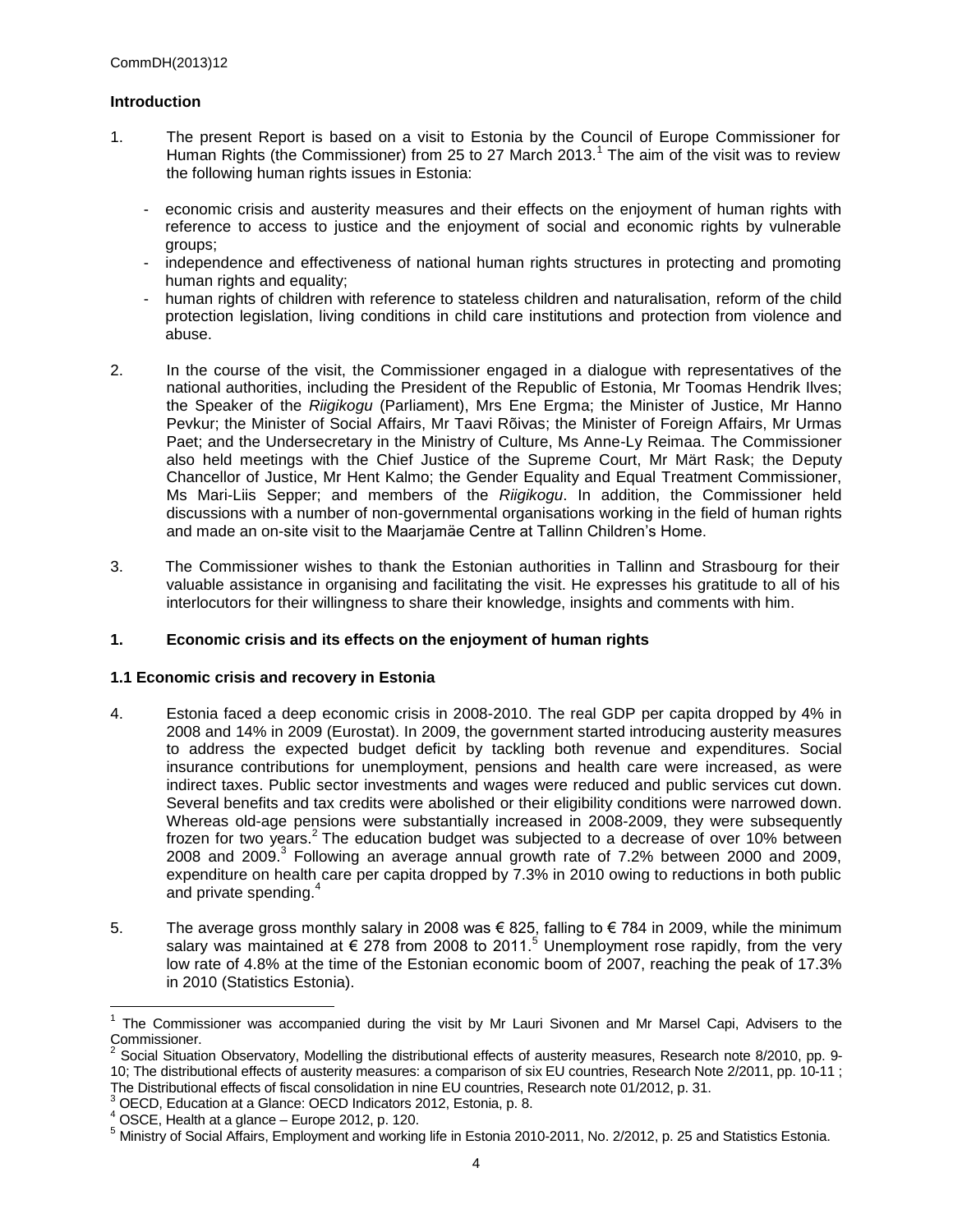- 6. It has been estimated that the impact of austerity measures on low income households with children was quite severe and there was also a negative impact on households with older persons.<sup>6</sup> The share of the population living below the absolute poverty line (i.e. below the subsistence minimum) increased from 8.2% in 2007 to 11.7% in 2010. Among children it doubled from 9.4% to 18.6% (Statistics Estonia). As entitlements to unemployment benefits and social assistance remained very restricted, disability-related pensions and benefits apparently became the last resort of income support in addition to family benefits. The share of the labour force claiming disability and incapacity support reached nearly 10% in 2010.<sup>7</sup>
- 7. In 2009, the European Committee of Social Rights concluded that the situation in Estonia was not in line with Article 12§1 of the revised Charter (right to social security – existence of a social security system) on the ground that the unemployment benefits, the minimum unemployment insurance benefits, the national pension and the minimum old age and disability pensions were manifestly inadequate at their pre-crisis levels in 2007.<sup>8</sup>
- 8. During the past two years, the Estonian economy has recovered strongly from the crisis. Estonia joined the Euro zone in January 2011 and its GDP grew by 8.3% during that year. 2012 saw more moderate growth - 3.3% - and the estimate for 2013 stands at 3.1% (Eurostat). Unemployment fell to 10.4% and the minimum wage was increased to  $\epsilon$  290 in 2012 (Statistics Estonia). The government intends to increase unemployment assistance benefits (which have amounted to  $\epsilon$  64 per month since 2008) to the level of 50% of the minimum wage.<sup>9</sup> However, most economic indicators have not yet returned to pre-crisis levels. Furthermore, an OECD report has pointed out that the Estonian economy is exposed to considerable volatility, which could threaten growth and well-being and contribute to high long-term unemployment.<sup>10</sup>
- 9. The Commissioner remains concerned about the long-term effects of the crisis in terms of poverty and social exclusion. In 2011, 8.7% of the country's population was characterised as "severely materially deprived." Over the past two years, persons experiencing long-term (over one year) unemployment have constituted about 55% of the total number of the unemployed. The share of the population at risk of poverty or social exclusion increased from 21.7% in 2010 to 23.1% in 2011 (Eurostat). However, the share of the population living below the absolute poverty line has begun to decrease: the figures for 2011 and 2012 were 10.8% and 9.9% respectively (Statistics Estonia).

<sup>&</sup>lt;sup>6</sup> Social Situation Observatory, Modelling the distributional effects of austerity measures, Research note 8/2010, pp. 14-15 and 18; The distributional effects of austerity measures: a comparison of six EU countries, Research Note 2/2011, pp. 19-23; The Distributional effects of fiscal consolidation in nine EU countries, Research note 01/2012, pp. 12-18.<br><sup>7</sup> The OECD has given the figure of 6.5% as the abore of population living under absolute poverty line in '

The OECD has given the figure of 6.5% as the share of population living under absolute poverty line in 2007. The methodology for calculating the figure changed between 2007 and 2010, yet an OECD report stresses that there was in any event a significant increase in the rate of absolute poverty. OECD Economic Surveys, Estonia 2012, pp. 25-26; and Reducing Poverty in Estonia through activation and better targeting, OECD Economic Department Working Paper No. 1008, 10 December 2012, pp. 7, 15-18.

<sup>&</sup>lt;sup>8</sup> European Committee of Social Rights, Conclusions 2009 (Estonia), January 2010, pp. 18-19.

<sup>&</sup>lt;sup>9</sup> OECD, Reducing Poverty in Estonia through activation and better targeting, Economic Department Working Paper No. 1008, 10 December 2012, pp. 9-10.

<sup>&</sup>lt;sup>10</sup> OECD Economic Surveys, Estonia 2012, p. 1.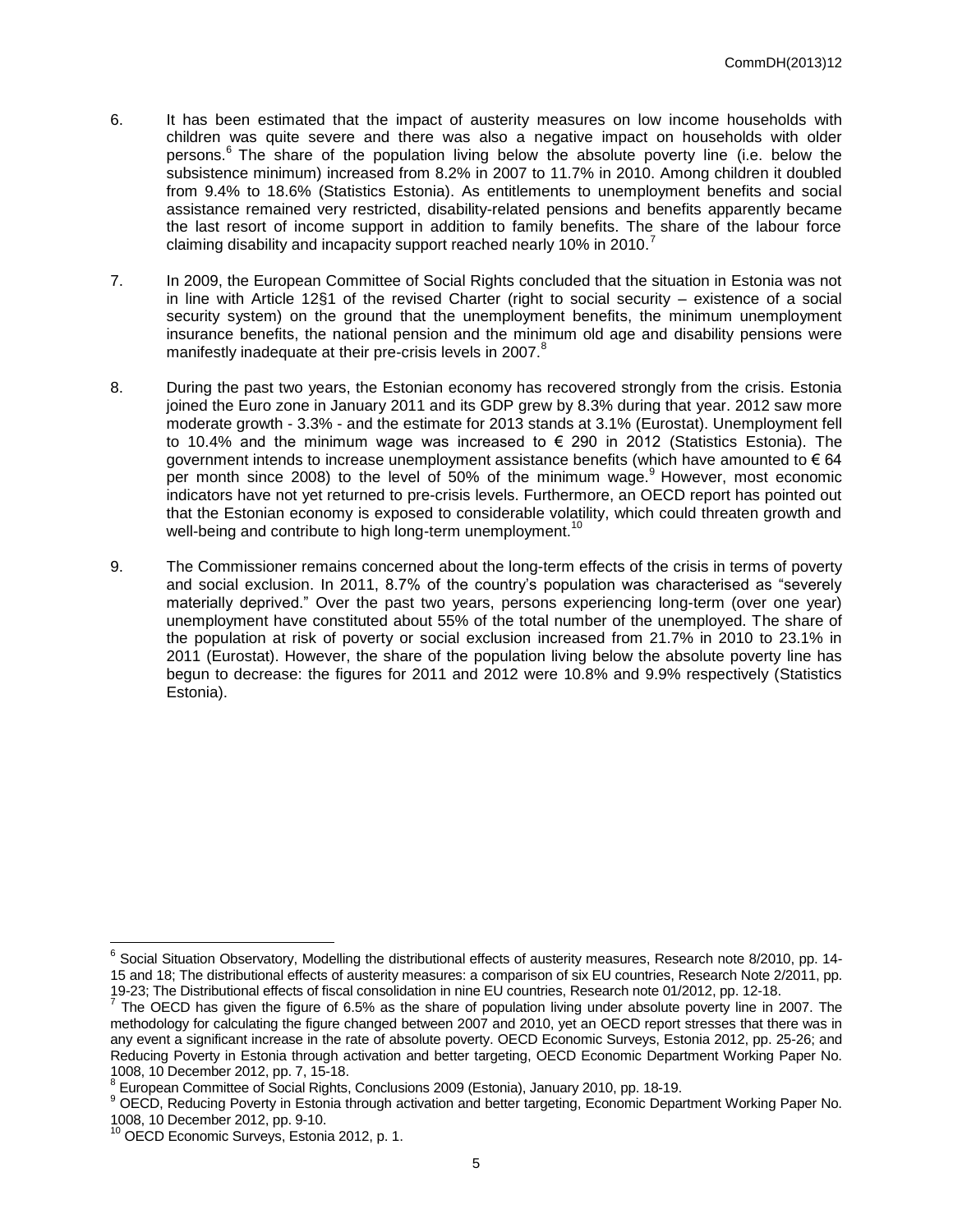## **1.2 Effects on vulnerable groups**

#### *Children and young persons*

- 10. The economic crisis had a particularly negative impact on children and young persons in Estonia. In 2010, 18.6% of minors (i.e. more than 45,000 persons under 18) lived in households below the absolute poverty level, which amounted to approximately double the pre-crisis figure. The risk-ofpoverty rate was particularly high in single-parent households with one or more dependent child (34.2% in 2010) and in households with two adults and more than two children (25.4% in 2010). The youth unemployment rate (15-24 years) peaked at 32.9% in 2010, more than triple the rate in 2007 (Statistics Estonia). In 2011, the absolute poverty rate of the population aged 16–24 reached 14%. The proportion of young adults aged 18-24 living independently with an income below the risk-of-poverty threshold increased by over 8 percentage points between 2007 and 2009.<sup>11</sup> Absolute poverty among children has started to decrease during the recovery, falling to16% in 2011 and 14.8% in 2012; nevertheless, the rate is still markedly higher than among the general population. Youth unemployment fell to 22.3% in 2011 and 20.9% in 2012 (Statistics Estonia).
- 11. In February 2012, the Ombudsman for Children published a report on child poverty in Estonia concluding that in terms of absolute poverty children were clearly worse off compared with the rest of society. The Ombudsman found that poverty was correlated to learning difficulties, health problems, limited social contacts, low self-esteem and drug addiction, and ultimately restricted children's equal participation in society and limited their future opportunities as adults. The report pointed out that children living in poverty were not receiving adequate support services, especially psychological, psychiatric and drug rehabilitation care. In many cases income support did not suffice to rescue families with children from absolute poverty. The report recommended that measures aimed at alleviating child poverty be organised and financed at national level and be equally accessible in all regions, and that local authorities cooperate in the provision of support services to children.<sup>12</sup>
- 12. The effects of social inequality and poverty on children's health have been recognised in the National Health Plan 2009-2020, which stresses that the socio-economic conditions experienced in childhood, rather than social status during adult years, are often decisive in terms of the health conditions of adults. Social exclusion, poor living conditions and poverty are also among the indirect causes of childhood illnesses and deaths. The plan refers to shortcomings in the availability of psychological assistance and psychiatric care for children and notes that the routinely collected child and adolescent health statistics do not provide information on different target groups for the purpose of planning preventive interventions.
- 13. During the crisis period, the government reduced the level of support for children and families. The child school allowance was abolished and the eligibility conditions for the childcare allowance were narrowed down. Benefits paid to parents taking care of a sick child were reduced and the paternity leave benefit was suspended until the end of 2012. The situation is now being reversed and new benefits to support children living in need or at high risk of poverty are being introduced. The Strategy on Children and Families 2012-2020 refers to child poverty as a human rights issue and outlines measures to develop a system of combined benefits and services which provides adequate income support to families and promotes their economic independence. In 2013, the government plans to increase substantially child benefits for the third child and subsequent children and an additional needs-based benefit will be available for children who live in relative poverty. There will also be an annual adjustment of the subsistence benefits which are paid by the municipalities.<sup>13</sup>

<sup>&</sup>lt;sup>11</sup> Quarterly Bulletin of Statistics Estonia 1/2013, pp. 62, 74-75; Social Situation Observatory, Young people in the crisis, Research note 5/2012, p. 22.

<sup>12</sup> *Lasteombudsman*, *Vaesus ja sellega seotud probleemid lastega peredes*, 2011.

<sup>&</sup>lt;sup>13</sup> Social Situation Observatory, The Distributional effects of fiscal consolidation in nine EU countries, Research note 01/2012, p. 31; European Platform for Investing in Children, Country Profile – Estonia, available at: [http://europa.eu/epic/countries/estonia/index\\_en.htm;](http://europa.eu/epic/countries/estonia/index_en.htm) Eurochild, How the economic and financial crisis is affecting children & young people in Europe, December 2012, p. 7; European Women's Lobby, The price of austerity – The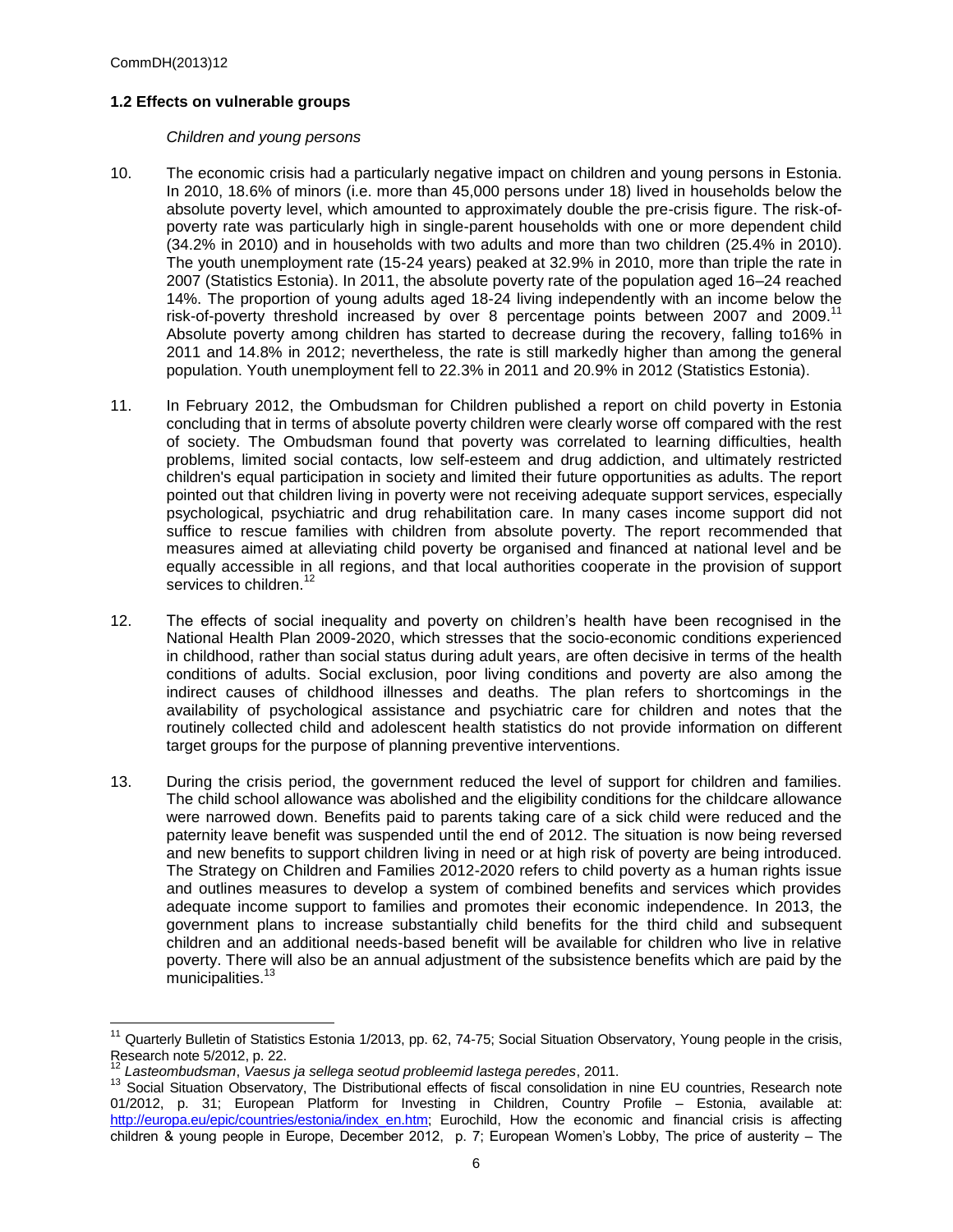#### *People with disabilities*

- 14. The number of persons with disabilities has risen in recent years. While in 2007 there were 115,354 people with disabilities in Estonia (8.6% of the country's population), in 2012, there were 133,847 persons (10% of the population). More than half of people with disabilities are over 63 years old (Statistics Estonia). The number of persons claiming disability and incapacity benefits has also increased substantially, reaching nearly 10% in 2010, and there are concerns about the sustainability of the support system. It would appear that disability related benefits have been used as a social protection floor of last resort during the crisis when other benefits have not been sufficient or available.<sup>14</sup> Many persons with disabilities who are not able to work may not receive benefits that are sufficient to prevent them from falling into poverty.<sup>1</sup>
- 15. The labour inclusion of people with disabilities remains a challenge in Estonia and the economic crisis has made it more difficult for people with disabilities to enter the labour market. In 2009, only 8% of all disabled persons of 16 years of age and older were working.<sup>16</sup> For people with disabilities aged from 20 to 64 the employment rate stood at 20.3% in 2009, as opposed to 72.5% for people without disabilities. The employment rate among people with disabilities fell to 18.5% in 2010. With the start of the economic recovery in 2011, the figure rose to 21.2%. The low employment rates have resulted in higher risk-of-poverty rates among people with disabilities, which in 2011 amounted to 26.1% (Statistics Estonia).
- 16. Estonia ratified the UN Convention on the Rights of Persons with Disabilities (ICRPD) and its Optional Protocol on 30 May 2012. A co-operation assembly between the central authorities and NGOs representing people with disabilities has been established to identify strategic objectives and priorities and to co-ordinate activities in this field. There is as yet no national strategy for implementing the Convention. A national monitoring mechanism for the implementation of the Convention with reference to Article 33 is currently being set up.
- 17. Civil society representatives have raised concerns about the fact that the Equal Treatment Act does not provide an equally high level of protection for the ground of disability as that afforded to the ground of ethnicity. The European Committee of Social Rights has pointed out that there is no anti-discrimination legislation in Estonia to protect persons with disabilities which explicitly covers the fields of housing, transportation, telecommunications and cultural and leisure.<sup>17</sup>
- 18. Shortcomings in access to rehabilitation and social services, and as concerns measures supporting independent living, have come under scrutiny in the context of the economic crisis. The number of persons living in residential institutions in Estonia is low, and disabled persons' family carers need more assistance to reduce their care burden.<sup>18</sup>

#### *Older people*

19. As in other parts of Europe, the demographic trends in Estonia reveal that the population as a whole is aging. In 2000, 15% of the population was older than 65 years. By 2011 this rate had

impact on women's rights and gender equality in Europe, 2012, p. 9; OECD, Reducing Poverty in Estonia through activation and better targeting, Economic Department Working Paper No. 1008, 10 December 2012, p. 10. <sup>14</sup> OECD Economic Surveys, Estonia 2012, p. 28.

<sup>&</sup>lt;sup>15</sup> OECD, Reducing Poverty in Estonia through activation and better targeting, Economic Department Working Paper No. 1008, 10 December 2012, pp. 15-18; OECD Economic Surveys, Estonia 2012, pp. 28-29; Human Rights Centre, Human

Rights in Estonia 2011, pp. 164-5. 16 Coping of Disabled Adults and Care Load Arising from Disability, Policy Analysis, Series of the Ministry of Social Affairs No 7/2010, pp. 10-11.

<sup>17</sup> Human Rights in Estonia 2011, Annual Report of the Estonian Human Rights Centre, p. 163; European Committee of Social Rights, Conclusions 2012, (Estonia), January 2013, p. 29.

<sup>&</sup>lt;sup>18</sup> Academic Network of European Disability Experts, Country report on the implementation of policies supporting independent living for disabled people – Estonia, May 2009; Coping of Disabled Adults and Care Load Arising from Disability, Policy Analysis, Series of the Ministry of Social Affairs No 7/2010, pp. 16-24; A Review of the Situation of People with Disabilities in Estonia, TRAVORS, University of Tartu, January 2009, pp. 7-8.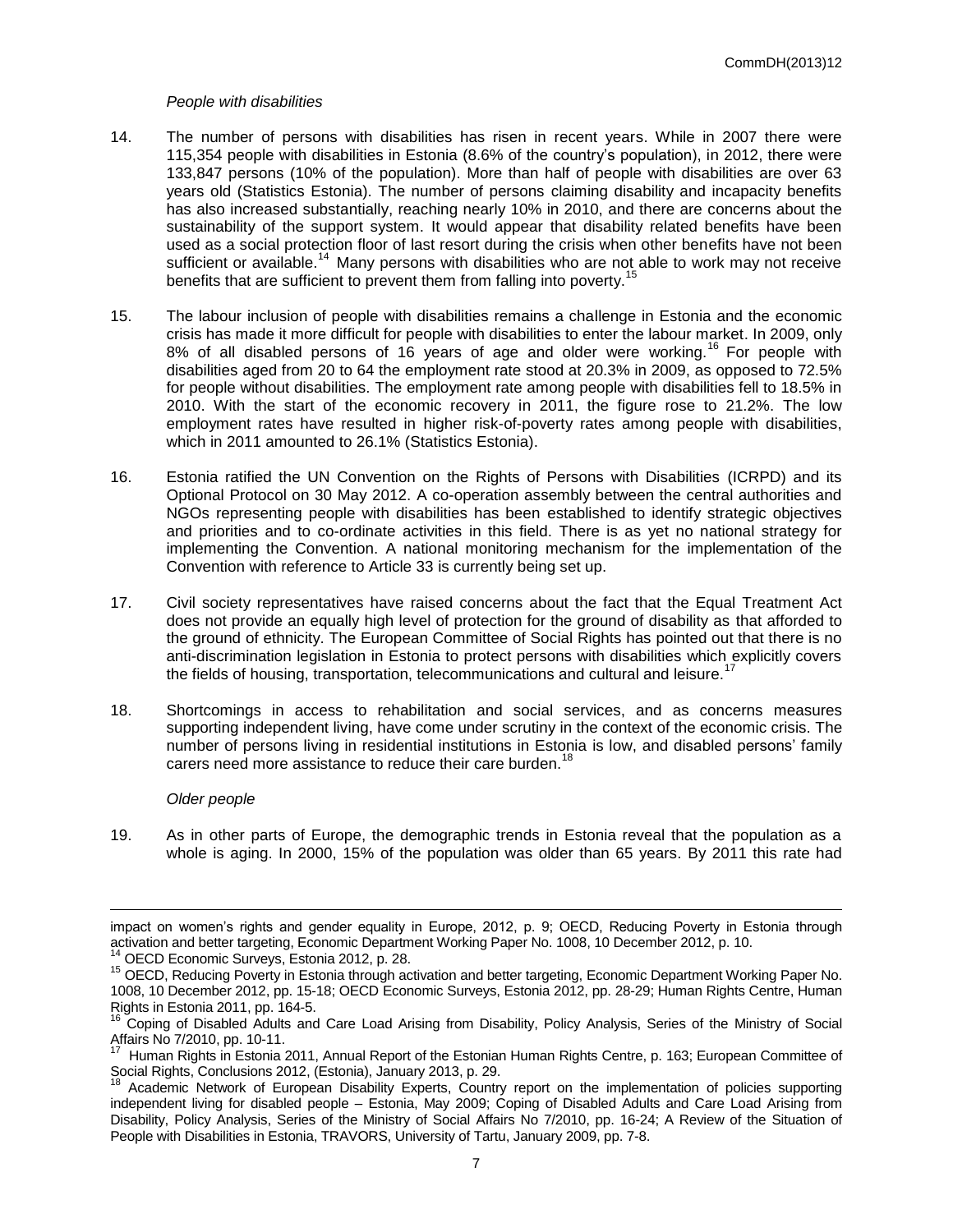already increased to 18%. There is a marked difference in the life expectancy of women and men; in 2011 it was 81 years for women and 71 for men (Statistics Estonia).

- 20. Older persons were initially shielded from the worst effects of the crisis, as the rate of old-age pensions was raised significantly in 2008-2009. Only more recently have austerity measures impacted pensions. At the beginning of the economic crisis, the average monthly pension was increased to € 278 in 2008 and € 301 in 2009 from € 226 in 2007. In 2010 and 2011 it was maintained at  $\epsilon$  305, rising only slightly to  $\epsilon$  313 in 2012 owing to new changes in indexation (Statistics Estonia). It has been estimated that the average pension in 2012 would have been 10.5% higher if its indexation had not been changed as a result of the crisis.<sup>19</sup> In 2012, 297,985 people received an old-age pension.
- 21. The initial increases in the pension rate protected older people from relative poverty during the crisis years. In fact, the relative risk-of-poverty threshold decreased following the general drop in incomes among the wider population. However, the purchasing power of old-age pensioners is now decreasing because of inflation and the stagnating pension rate which may increase the risk of relative poverty in the future. Older women face a higher risk, as many of them live alone.
- 22. The number of older people especially those older than 80 receiving long-term care in institutions has increased during the past decade. The economic crisis has amplified concerns about geographic inequalities within the country in access to services available to older people and the financial sustainability of the care system. The focus is on providing services to older persons in their homes as long as possible.<sup>2</sup>

#### *Ethnic minorities*

- 23. The socio-economic gap between the majority population and ethnic minorities has become more pronounced due to the crisis, particularly in terms of employment. Members of ethnic minorities are clearly disadvantaged in terms of income, employment, representation among decisionmakers and risks of poverty. Socio-economic differences by ethnicity appear to be reproduced among the younger generation as well. $^{22}$
- 24. According to the 2011 census, Estonia's permanent population of 1,294,455 includes 192 different ethnic groups. Of those, 68.7% are ethnic Estonians (889,770), 24.8% are Russians (321,198) and 1.7% are Ukrainians (22,302). The share of Belarusians (12,419) and Finns (7,423) is less than 1%. The number of Roma is  $456.<sup>23</sup>$
- 25. Over the years, the unemployment rate of ethnic minorities who are also increasingly more likely to experience long-term unemployment - has been nearly twice as high as that of the majority. The first quarter of 2010 saw unemployment rates peak at 27.9% among ethnic minorities and 15.7% among the majority population (persons aged between 15 and 74).<sup>24</sup> By 2012, the annual figures fell to 15.3% among minorities and 7.8% among the majority. The pattern is similar for young people; in 2010 unemployment rates for persons aged 15-24 reached a high of 42.1% in the case of minorities and 29.1% for the majority population, falling to 33% and 16.8% in 2011. As

<sup>&</sup>lt;sup>19</sup> Social Situation Observatory, The Distributional effects of fiscal consolidation in nine EU countries, Research note 01/2012, p. 31.

 $^{20}$  Quarterly Bulletin of Statistics Estonia 1/2013, pp. 62 and 74-76.

<sup>&</sup>lt;sup>21</sup> OECD, Case Study Two: Social Services for the Elderly in Estonia, in OECD Public Governance Reviews – Estonia: towards a single government approach, 2011; pp. 343-384; European Network of Economic Policy Research Institutions, The long-term care system for the elderly in Estonia, June 2010, pp. 13-17; Analytical Support on the Socio-Economic Impact of Social Protection Reforms, Annual National Report 2010: pensions, health and long-term care, Estonia, May 2010, pp. 24-25.

<sup>&</sup>lt;sup>22</sup> Estonian Human Development Report 2007, Eesti Koostöö Kogu, 2008, pp. 47-54; The Russian Second Generation in Tallinn and Kohtla-Järve: the TIES Study in Estonia, Amsterdam University Press, 2011; Estonian Integration Monitoring 2011, Summary, pp. 7 and 12-14.

<sup>&</sup>lt;sup>23</sup> Estonian statistics and academic literature often apply the terms "(ethnic) Estonians" and "non-Estonians" when referring, respectively, to the majority population (whose mother tongue is Estonian) and to ethnic or national minorities (the vast majority of whom are Russian-speakers).

 $^4$  By way of comparison, the respective figures had amounted to only 6% and 3% during the second quarter of 2008.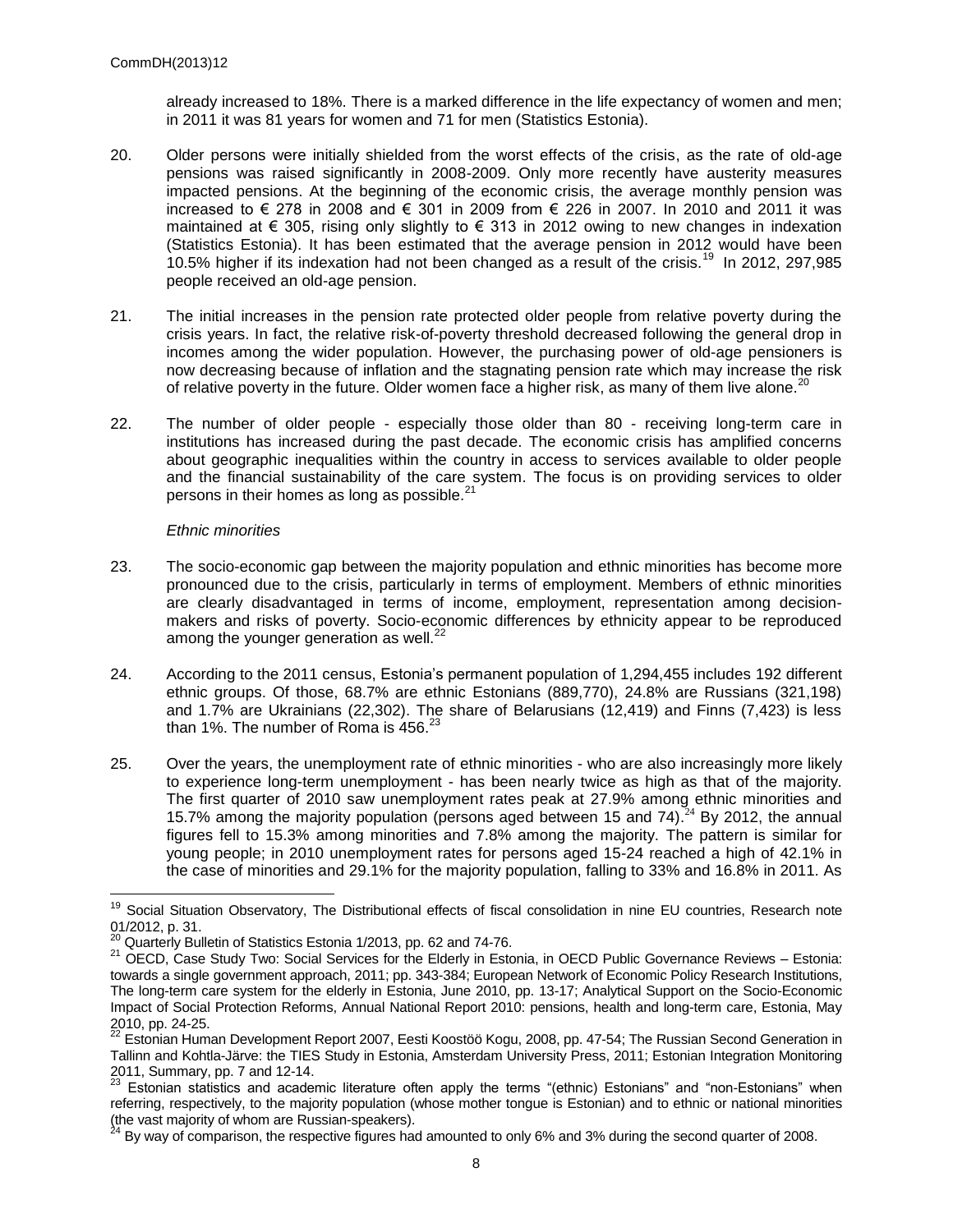for long-term unemployment as a percentage of the total number of unemployed persons in the respective population segments, 48% of unemployed minorities in 2010 fell in this category; for the majority population the share was 43%. In 2012, the figures stood at 61.5% and 47.3% respectively.<sup>25</sup>

- 26. One cause for the socio-economic gap between ethnic minorities and the majority population over the long term is structural. Ethnic minorities are mostly employed in lower-paid sectors, such as manufacturing and in wholesale and retail trade. Nearly 52% of the majority population work in white collar jobs, while the figure for ethnic minorities is 35.3%.<sup>26</sup> There is a regional dimension to the disparities as well, with unemployment and risk of poverty being usually the highest in the North-Eastern region (Ida-Viru County) where ethnic minorities constitute the majority. Unemployment (15-74 years) in this region reached 25.8% in 2010 while the national average stood at 16.9%. The respective figures had been 9% and 4.7% in 2007. By 2012, unemployment fell to 17.5% against the national average of 10.2%. In 2011, the at-risk-of-poverty rate for residents of Ida-Viru County stood at 29.4% as compared to a national average of 17.5%. Also during that year, 22.4% of ethnic minorities in Estonia fell under the at-risk-of-poverty line, while the figure was 15.5% for the majority population (Statistics Estonia).
- 27. The Advisory Committee on the Framework Convention for the Protection of National Minorities (AC FCNM) stressed in 2011 that the unemployment rate among ethnic minorities remained disproportionately high compared with that of the majority population although the wage gap between the two groups appeared to be decreasing. It stated that there was a need to combat lingering perceptions that ethnic Estonians are the preferred candidates for jobs, irrespective of qualifications or language ability, in order to ensure that persons belonging to national minorities feel encouraged to participate effectively in economic life. The Committee urged the Estonian authorities to use the ongoing economic recovery as an opportunity for targeted development initiatives in the particularly disadvantaged region of Ida-Virumaa. In its reply, the Estonian government stated that a specific regional development plan (2010-2014) was being implemented.<sup>2</sup>
- 28. Strict language requirements in Estonian for employment in both the public and private sectors, monitored by the Language Inspectorate, have also put ethnic minorities at a disadvantage. In some cases employers have used more stringent language requirements than those established by language legislation, which has resulted in ethnic discrimination. Expressing concern about the situation, the Advisory Committee on the FCNM underlined that requirements for Estonian language proficiency must be proportionate to the legitimate aims pursued and that their application should allow for some flexibility. Similar concerns have been expressed by the UN Committee on the Elimination of Racial Discrimination (CERD). The Estonian Gender Equality and Equal Treatment Commissioner has applied the ground of ethnicity of the Equal Treatment Act in her Opinions which have found that linguistic discrimination has taken place against Russianspeakers in the labour market.<sup>28</sup>
- 29. According to data collected by the EU Agency for Fundamental Rights (FRA) in 2009, 13% of Russians had experienced discrimination in the workplace, and 39% when seeking work. In 2012, 37% of residents surveyed for Eurobarometer considered that discrimination on the basis of ethnicity was widespread in Estonia. A survey assessing the effectiveness of Estonian integration policy published in 2011 found that 20% of respondents coming from ethnic minorities had experienced unequal treatment. However, the lack of a regular data collection mechanism on discrimination in Estonia makes it difficult to make a more detailed assessment of the extent of ethnic discrimination as a barrier to labour inclusion. Some guidance in this area is expected to result from a project initiated in 2012 and carried out by civil society, co-funded by the EU

<sup>&</sup>lt;sup>25</sup> Ministry of Social Affairs, Employment and working life in Estonia 2010-2011, No. 2/2012, pp. 30-33; Employment and working life in Estonia 2009-2010, No. 9/2010, p. 48; Statistics Estonia.

 $^{26}$  Ministry of Social Affairs, Employment and working life in Estonia 2010-2011, No. 2/2012, p. 38.

<sup>&</sup>lt;sup>27</sup> Advisory Committee on the FCNM, Third Opinion on Estonia, 7 November 2011, ACFC/OP/III(2011)004, p. 8; and Comments of the Government of Estonia, GVT/COM/III(2011)005, p. 12.

<sup>28</sup> Advisory Committee on the FCNM, Third Opinion on Estonia, 7 November 2011, ACFC/OP/III(2011)004, p. 26; UN CERD, Concluding Observations, Estonia, 23 September 2010, CERD/C/EST/CO/8-9, p. 3.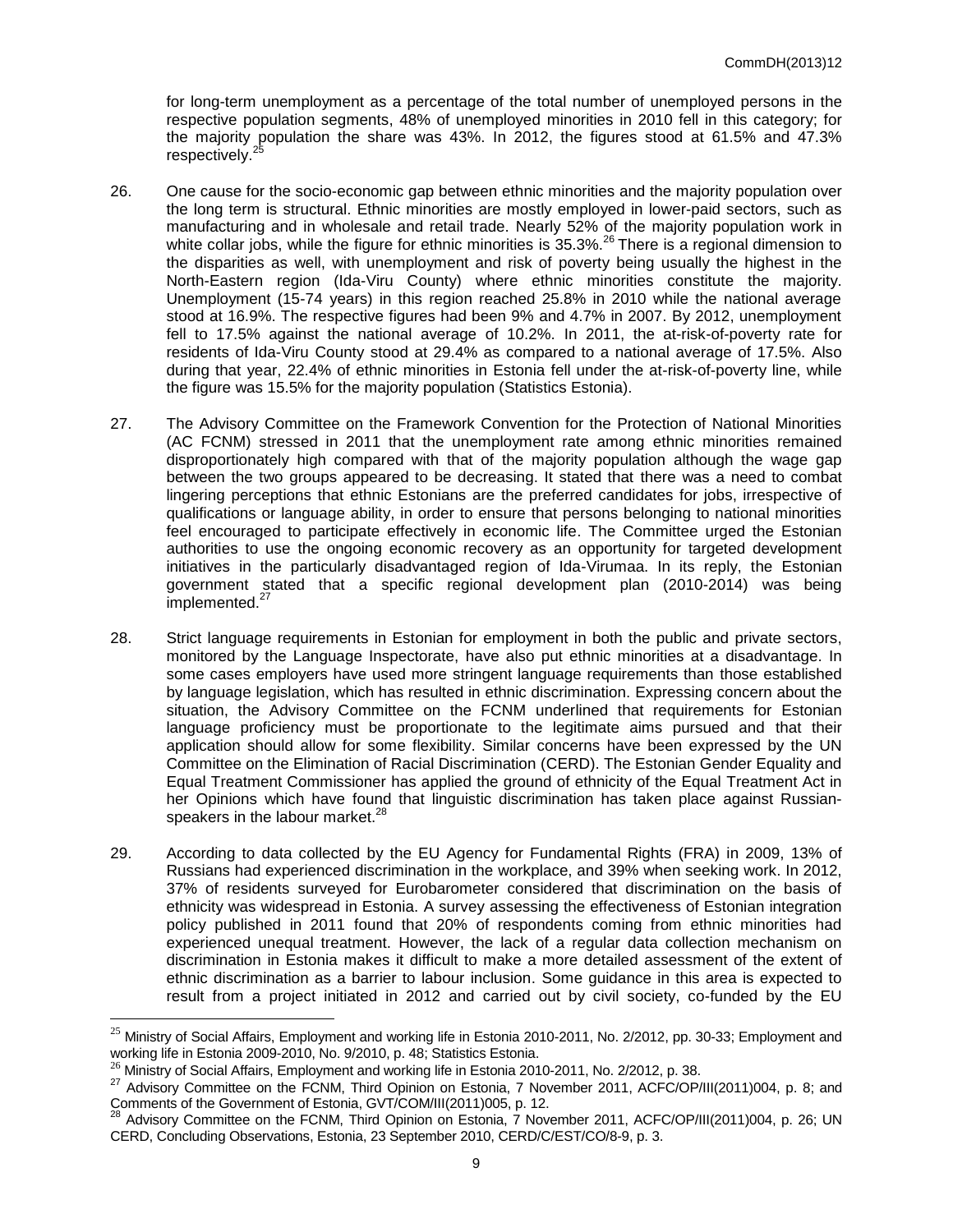Progress Programme and the Ministry of Social Affairs. The project aims to prepare a diversity charter for the labour market and encourage the development of diversity and equality plans in companies.<sup>29</sup>

30. The Estonian Integration Strategy 2008-2013 has been the central policy document setting out the objectives for the social and economic inclusion of ethnic minorities. A new Strategy of Integration and Social Cohesion in Estonia until 2020 is planned for adoption in autumn 2013. The active participation of ethnic minorities in the labour market and the importance of raising awareness of human rights and equal treatment have been identified among the objectives for the new Strategy.<sup>30</sup> Two new studies have also been commissioned to evaluate the implementation of the 2009 Equal Treatment Act.

## **1.3 Access to justice**

- 31. Austerity measures have resulted in significant cuts in the justice system and a major increase in the level of court fees. The overall budget of the justice system decreased from  $\epsilon$  118.3 million in 2008 to € 98.5 million in 2010. The budget of the courts fell by 21.8%, i.e. from € 34.2 million in 2008 to € 26.8 million in 2010. Judges' salaries were subjected to the general pay cuts applied in public administration, although the pre-crisis salary levels should be restored by July 2013. In 2009, the budget cuts in the judiciary were accompanied by two- to five-fold increases in state fees for civil and certain administrative law proceedings, reaching some of the highest levels in Europe.<sup>31</sup> The increase in state fees was justified in the *Riigikogu* as a means to introduce costoriented civil proceedings, avoid excessive and vexatious appeals and identify new financing for the state budget. In 2010, the financial contribution from the court fees to the state budget amounted to 48.2% of the total annual budget for the courts.
- 32. During the visit, the Chief Justice informed the Commissioner that the Supreme Court had considered 40 applications against high state fees in court proceedings, out of which 35 had been successful. The Supreme Court had emphasised that the possible objective of court fees to earn additional revenue for the state in excess of covering the costs of the proceedings was not legitimate. The Chancellor of Justice also took the position, reflected in a several opinions he submitted to the Supreme Court, that the level of court fees was unconstitutional and that it posed an obstacle to access to justice. By the end of 2011, several provisions of the State Fees Acts had been declared unconstitutional by the Supreme Court.<sup>32</sup> The situation was subsequently resolved through the adoption of legislation amending the State Fees Act, the Code of Civil Procedure and other laws. The revised provisions, which entered into force on 1 July 2012, restored court fees to their pre-2009 levels and stemmed the flow of cases to the Supreme Court on this matter.
- 33. The excessive length of judicial proceedings continues to be an obstacle to accessing justice in Estonia. The European Court of Human Rights has repeatedly ruled against Estonia in such cases in the past and new applications continue to be registered.<sup>33</sup> Difficulties in delivering court documentation on time to parties as well as re-adjudication have been cited as the main causes of lengthy proceedings. A report commissioned by the Supreme Court in 2011 found that while statistics showed that the duration of single-round judicial proceedings was not excessive, the

<sup>&</sup>lt;sup>29</sup> FRA, EU-MIDIS – European Union Minorities and Discrimination Survey, Main Results Report, 2010, pp. 176-195; Special Eurobarometer 393, Discrimination in the EU in 2012, Report, p. 29; Estonian Integration Monitoring 2011, Summary, p. 8.

<sup>30</sup> Ministry of Culture, The Strategy of Integration and Social Cohesion in Estonia, Proposal to the Government of the Republic to draft a development plan for the field (unofficial translation), 2012, p. 10.

<sup>31</sup> An analysis of the Ministry of Justice reported that Estonian state fees were 334.93% higher than the EU average at the time. The European Commission for the Efficiency of Justice (CEPEJ), European Judicial Systems, Edition 2010 (Data 2008), pp. 15-29; and Edition 2012 (Data 2010), pp. 17-41 and p. 77; Supreme Court, Constitutional Judgement *en banc* 3-3-1-22-11, 29 November 2011.

<sup>32</sup> See, for example, Supreme Court, Constitutional Judgement *en banc* 3-3-1-22-11, 29 November 2011; Human Rights in Estonia 2011, Annual Report of the Estonian Human Rights Centre, pp. 41-48.

<sup>33</sup> See for example *Missenjov v. Estonia* (application no. 43276/06, judgment of 29/01/2009) *and Saarekallas OU v. Estonia* (application no. 11548/04, judgment of 8/11/2007).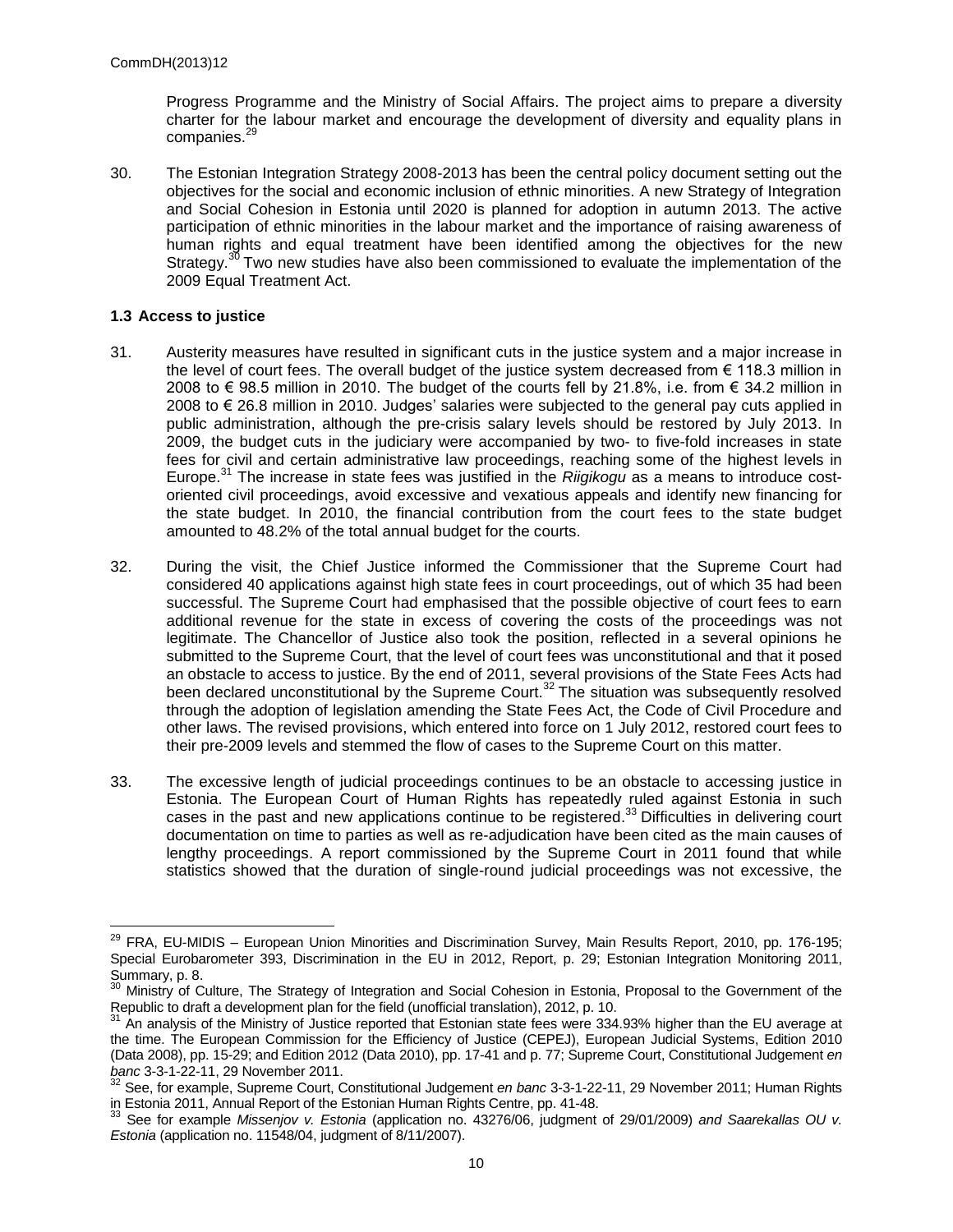data did not include information on whether a case had been sent back for re-adjudication to a lower instance court. In such instances, the case would be counted as a new proceeding.<sup>34</sup>

- 34. The Estonian authorities have acknowledged the problem of excessive length of proceedings and the Minister of Justice informed the Commissioner that the government considered it possible to reduce the average length of judicial proceedings to 100 days. Additional staff for the courts had also been recently recruited with a view to reinforcing capacity.
- 35. The European Court of Human Rights has also drawn attention to a related structural shortcoming in the judicial system, i.e. the lack of an effective remedy for excessively lengthy proceedings. To address this issue, the *Riigikogu* adopted in 2011 amendments to the Code of Criminal Procedure and the Code of Civil Procedure introducing such a remedy in line with Articles 6 and 13 of the European Convention of Human Rights. Parties are now entitled to request an expedited procedure if a case has been pending for at least 9 months and the court has not taken the necessary procedural action without a good reason. If the court refuses an expedited procedure, the possibility for an appeal exists. The same provisions have applied to administrative proceedings since the entry into force of the new Code of Administrative Court Procedure on 1 January 2012.
- 36. However, the current legal framework does not explicitly include the right to compensation as a remedy for unreasonably lengthy proceedings, even though Article 25 of the Constitution foresees the right to compensation for damage caused by unlawful action.<sup>36</sup> This gap in the domestic legislation has been highlighted by both the European Court of Human Rights and the Supreme Court of Estonia. In its landmark judgment of 22 March 2011 on a case concerning excessively lengthy pre-trial criminal proceedings, the Supreme Court *en banc* found the State Liability Act to be in conflict with the Constitution,  $37$  thereby establishing an important precedent for domestic administrative courts, which can now award compensation for non-pecuniary damage due to excessively lengthy proceedings.
- 37. Specific legal provisions for compensation in such cases have been included in a draft law amending the State Liability Act. During the visit, the Commissioner was informed that there had been a delay in the adoption of the amended Act - which has been under preparation since 2011 but that a new working group was about to be set up to finalise it for adoption by the *Riigikogu*.
- 38. State-funded legal aid in Estonia is available in criminal, misdemeanour, civil and administrative proceedings in accordance with the 2005 State Legal Aid Act. The extent of the aid to be provided is established by the courts, Prosecutor Office and investigative bodies. Apart from a person's financial situation, the potential success of the case concerned plays an important part in granting legal aid. Following modifications to the State Legal Aid Act in 2010, the Estonian Bar Association has been responsible for providing legal aid and appointing legal counsel. Previously, concerns had been raised about the quality of state-funded legal aid, and were also highlighted in the case of *Andreyev v. Estonia* (application no. 48132/07, judgment of 22 November 2011) before the European Court of Human Rights. The Court found that Article 6(1) of the ECHR had been violated, inter alia, by the failure of the applicant's lawyer to duly perform his duties which had deprived the applicant of his right of access to the Supreme Court.
- 39. The State Legal Aid Act obliges the Bar Association to ensure an uninterrupted provision of state legal aid even if the funds allocated from the state budget run out before the end of the fiscal year. The budget of the legal aid scheme stood at  $\epsilon$  3 million for two consecutive years (2010 and 2011) even though the annual number of legal aid cases increased from 17,789 to 18,824. In 2012, the legal aid budget was increased to € 3.8 million. Although most law firms in Estonia are based in Tallinn, the Bar Association is making efforts to provide initial legal counselling services in other areas through web-based remote consultations. Services are also available in Russian. The

<sup>34</sup> *Mõistlik Menetlusaeg Tsiviilkohtumenetluses, Kohtupraktika analüüs*, Tartu, 2011.

<sup>35</sup> *Raudsepp v. Estonia* (application no. 54191/07, judgment of 8/11/2011).

<sup>&</sup>lt;sup>36</sup> In contrast, compensation is available for persons wrongfully arrested and sentenced (Act on Compensation for Damage Caused by the State to Persons by Unjust Deprivation of Liberty).

Supreme Court constitutional judgment 3-3-1-85-09 of 22 March 2011.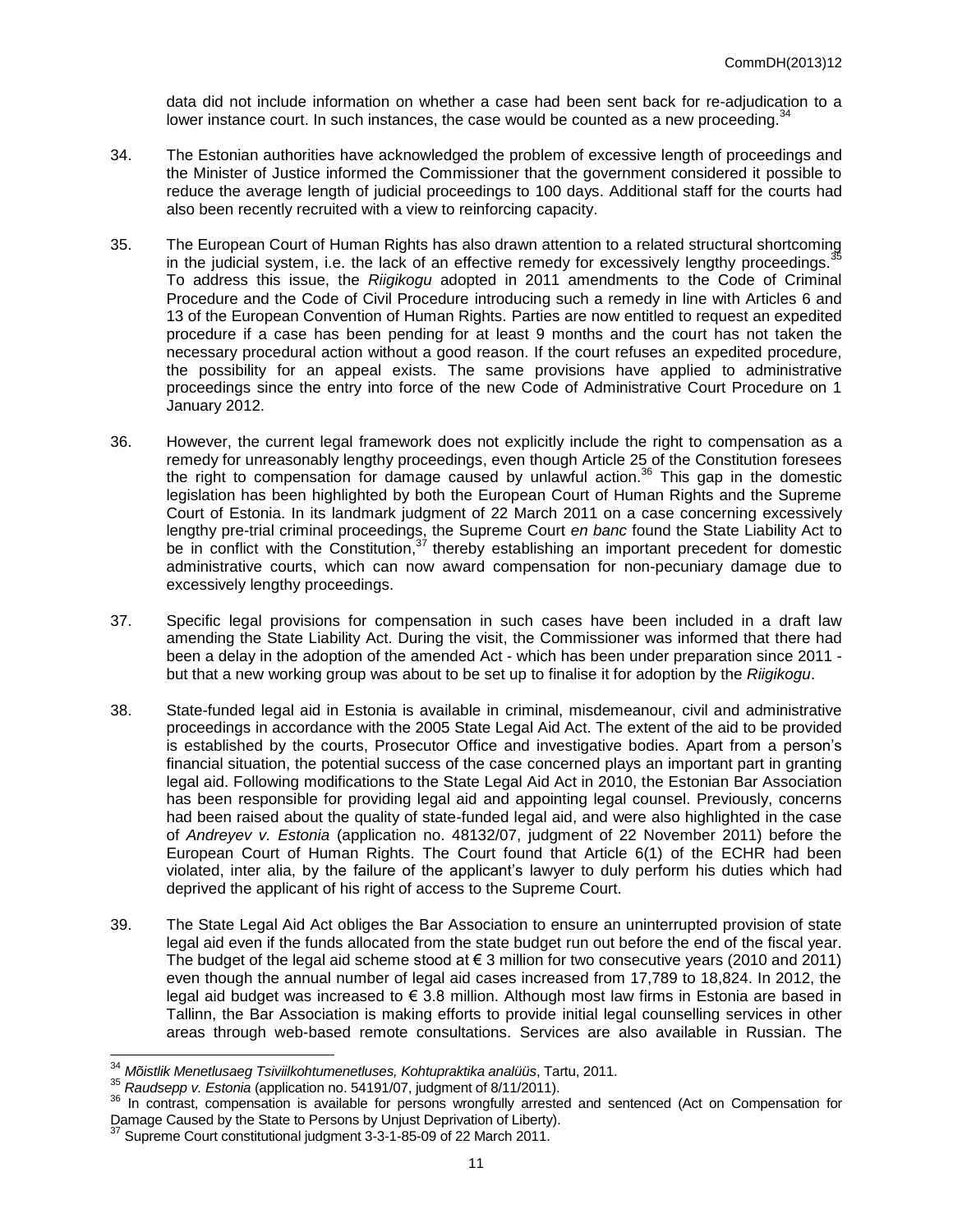Commissioner was informed that the demand for legal aid for civil law cases had steadily increased over recent years.<sup>38</sup>

#### **1.4 Conclusions and recommendations**

- 40. In Estonia, the economic crisis and ensuing austerity measures resulted in higher rates of unemployment and poverty. Although unemployment has been reduced considerably during the past two years, the lingering effects of the crisis are still visible in indicators for poverty, social exclusion and long-term unemployment. The Commissioner is particularly concerned about absolute poverty among children and unemployment of young people, which can result in negative long-term effects unless effective measures are taken to prevent deprivation and social exclusion.
- 41. Poverty is a serious human rights problem in itself. The UN Committee on Economic, Social and Cultural Rights has described poverty as a "condition characterized by sustained or chronic deprivation of the resources, capabilities, choices, security and power necessary for the enjoyment of an adequate standard of living and other civil, cultural, economic, political and social rights."<sup>3</sup>
- 42. The Commissioner underlines that economic recovery should be accompanied by reinforced social protection floors for the general population and targeted positive measures for vulnerable groups of people. The social benefits system should be reviewed to ensure that those in need receive adequate support. Unemployment insurance and assistance, subsistence benefits, family support and child benefits should be readjusted and targeted in a co-ordinated way so that their recipients do not fall under the absolute poverty threshold. Support services for children and families should be made available in all municipalities on an equal basis. A stable social protection minimum is essential for preventing the transmission of the effects of the crisis to future generations.
- 43. The Commissioner stresses that social and economic rights should be realised progressively through the full use of the maximum of available resources.<sup>40</sup> Even where the available resources are demonstrably inadequate, for example during a period of austerity relating to an economic crisis, the state is under an obligation to strive to ensure the widest possible enjoyment of the relevant rights under the prevailing circumstances. Special attention should be given to the protection of vulnerable groups when austerity measures apply. Austerity measures should remain temporary and be strictly limited in time. When more resources become available during economic recovery, any remaining austerity measures should be re-assessed.
- 44. The Commissioner encourages the Estonian authorities to develop and adopt strategies to reduce unemployment, including among youth. Access to education, vocational training and the labour market must be non-discriminatory. Specific measures are needed to address long-term unemployment.

 $38$  State legal aid and regulations: overview of funding arrangements in Estonia, Presentation by Kristen Voltenberg, Chancellor of the Estonian Bar Association, at a Conference on State-Guaranteed Legal Aid, 4 May 2012. **39**

Cf. Statement adopted by the Committee on Economic, Social and Cultural Rights on 4 May 2001, E/C.12/2001/10, pp. 2-3.

<sup>&</sup>lt;sup>40</sup> Cf. UN Committee on Economic, Social and Cultural Rights, General Comment 3, The nature of States parties obligations: "The concept of progressive realization constitutes a recognition of the fact that full realization of all economic, social and cultural rights will generally not be able to be achieved in a short period of time […] It is on the one hand a necessary flexibility device, reflecting the realities of the real world and the difficulties involved for any country in ensuring full realization of economic, social and cultural rights. On the other hand, the phrase must be read in the light of the overall objective, indeed the raison d'être, of the [International] Covenant [on Civil and Political Rights] which is to establish clear obligations for States parties in respect of the full realization of the rights in question. It thus imposes an obligation to move as expeditiously and effectively as possible towards that goal. Moreover, any deliberately retrogressive measures in that regard would require the most careful consideration and would need to be fully justified by reference to the totality of the rights provided for in the Covenant and in the context of the full use of the maximum available resources."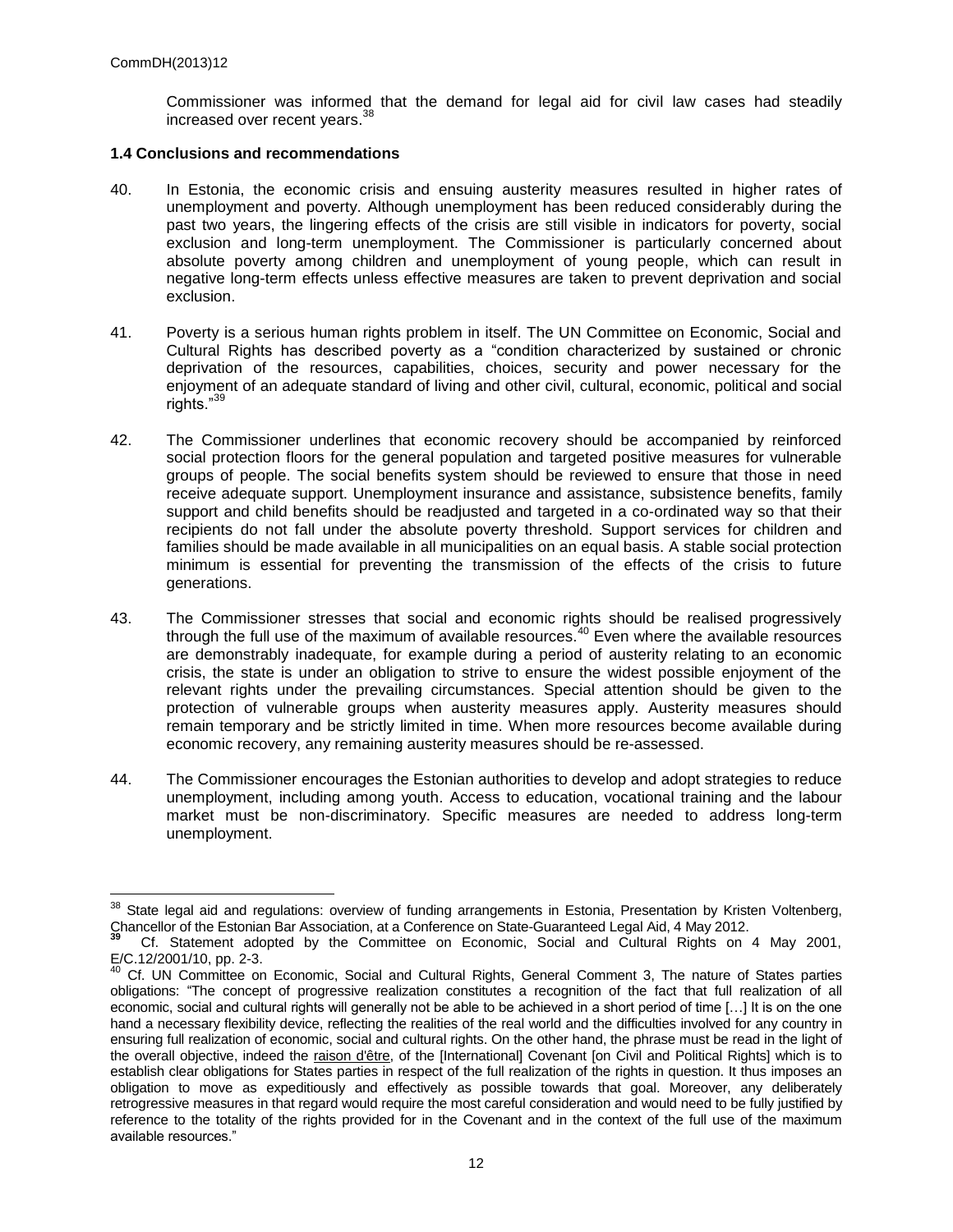- 45. The Commissioner welcomes the Estonian ratification of the UN Convention on the Rights of Persons with Disabilities and calls for the preparation of a national strategy for its implementation in close co-operation with people with disabilities and organisations representing them. Inclusion in working life and access to a full range of educational opportunities should be among the priority objectives. An independent mechanism should be set up to monitor the implementation of the Convention with the active participation of persons with disabilities and their organisations.<sup>41</sup>
- 46. There is a need to address protection gaps in equal treatment legislation for the ground of disability and to improve reasonable accommodation at the workplace. Supported decisionmaking alternatives have to be made available to those who want assistance in making decisions or communicating them to others. Benefits for disability and incapacity should be reviewed to ensure that social protection needs and requirements for long-term sustainability are met.
- 47. The major challenges associated with an aging population relate to the availability of long-term care and the adequacy of the old-age pension system. Particular attention should be paid to gender equality in the provision of social protection and sufficient income to older people.
- 48. The Commissioner is concerned by the long-standing socio-economic gap between ethnic minorities and the majority population, which has become more pronounced following the economic crisis. It is particularly worrying that the gap is perpetuated among young people.
- 49. The Commissioner urges the Estonian authorities to develop and implement positive measures to address the long-term unemployment and social exclusion of ethnic minorities. The new Integration and Social Cohesion Strategy 2020 and other related policy documents, such as regional development plans, should be used for this purpose. Specific attention should be devoted to the labour inclusion of young persons as well as the availability of quality education and vocational training. Ethnic minorities should be actively involved in the planning, implementation and monitoring of the policies concerned.
- 50. It is essential to act decisively to remove barriers to the social inclusion of ethnic minorities and to combat ethnic discrimination. There is a pressing need to improve awareness among employers and employees of such discrimination, and of the available remedies. The current strict language requirements for employment in the public and private sector should be reviewed to ensure that they are proportionate to the legitimate aims pursued. The application of language requirements should allow for some flexibility, taking into account the geographical location and sector of employment concerned.
- 51. The Commissioner encourages the on-going efforts to improve diversity and equality planning in the Estonian labour market. This should become a regular practice in both the private and public sectors. Data on discrimination and inequalities should be collected on a regular basis.
- 52. The Commissioner welcomes the recent measures to improve access to justice in Estonia, including the reduction of court fees, the provision of remedies for excessively lengthy court proceedings, and the reform of the system of legal aid. He urges the prompt adoption of the new State Liability Act to ensure compensation for those court cases which are delayed for years without a valid reason. He also encourages the authorities to pursue efforts to shorten the average length of proceedings; however, in doing so, care should be taken not to compromise the quality of justice.

<sup>&</sup>lt;sup>41</sup> The Issue Papers, "Who gets to decide? Right to legal capacity for persons with intellectual and psychosocial disabilities", and "The right of people with disabilities to live independently and be included in the community", published by the Commissioner's Office in 2012, provide detailed recommendations on the implementation of the UNCRPD in two key areas.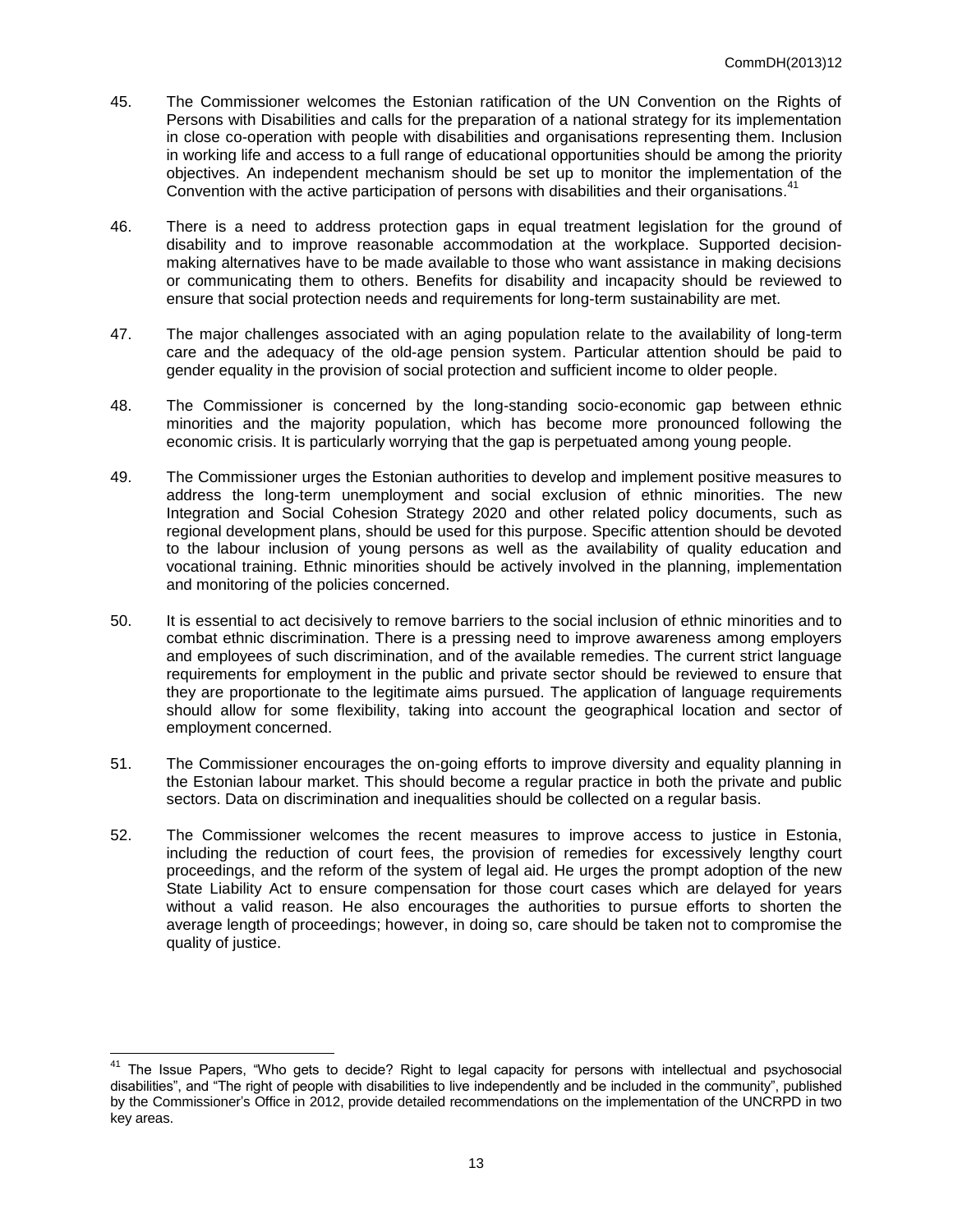## **2. Independence and effectiveness of national human rights structures**

## **2.1 National human rights structures**

53. Independent national human rights structures (NHRSs), established by law, play an essential role in protecting and promoting human rights and equality in society. In Estonia there are three different NHRSs, including a Data Protection Inspectorate specialised in the protection of personal data and the right to access public information. The Commissioner's visit focused on the two other structures, i.e. the Chancellor of Justice and the Gender Equality and Equal Treatment Commissioner. Currently, the Estonian NHRSs do not have accreditation as national human rights institutions under the Paris Principles (cf. paragraphs 66 to 69 below).<sup>42</sup>

## *Chancellor of Justice*

- 54. The Chancellor of Justice, an independent institution established by the Constitution, has wideranging terms of reference. The Chancellor is appointed to a seven-year term of office by the *Riigikogu* on the proposal of the President. The institution combines four major functions: constitutional review of legislation, safeguarding legality of the actions of public authorities (ombudsman), protection of the rights of the child (children's ombudsman), and prevention of illtreatment in places of detention. The Chancellor's Office is well-resourced; it has five departments and 49 positions, and was not subjected to significant cuts during the economic crisis.
- 55. The Chancellor reviews laws and regulations to ensure their compliance with the Constitution and international conventions, and has the right of referral to the Supreme Court, which functions as a constitutional court. As Ombudsman, the Chancellor investigates individual complaints of violations of fundamental rights and maladministration by public authorities and private bodies carrying out public functions. The Chancellor can carry out investigations *ex officio*. Any statements made on the legality of the authorities' actions are final and cannot be contested in courts. If the Chancellor's recommendations are not acted upon, a report may be submitted to the supervisory authority of the agency in question, the Government or the *Riigikogu*. The Chancellor also submits an annual report to the *Riigikogu*.
- 56. In 2011, the Chancellor's mandate was expanded to include specifically that of Children's Ombudsman and a Children's Rights Department was established in the Chancellor's Office. As Children's Ombudsman, the Chancellor promotes and protects the rights of the child in line with the UN Convention on the Rights of the Child, monitoring the implementation of the UN Convention, reviewing the constitutionality of legislation on children, resolving specific complaints concerning children's rights, raising awareness, and reviewing systemic problems in the child protection system. Regular inspection visits are made to children's institutions. An Advisory Committee composed of children supports the institution in its activities.
- 57. Since 2007, the Chancellor has performed the functions of a national preventive mechanism under the Optional Protocol to the UN Convention against Torture (OP-CAT). The Chancellor conducts regular inspection visits to closed institutions.
- 58. While the Chancellor also has a general task to promote the principles of equality and equal treatment and can apply voluntary conciliation proceedings to resolve discrimination disputes, only one conciliation proceeding had been carried out as of the time of the Commissioner's visit.
- 59. In 2011, the Chancellor received a total of 2122 petitions and opened 1739 cases, of which 72 were opened *ex officio*. During the same year, 53 inspection visits were carried out.<sup>43</sup>
- 60. In 2012, the Chancellor published a major report on child poverty in Estonia. However, the Chancellor's activities as Children's Ombudsman are not yet well known among the public.

  $42$  "Principles relating to the status of national institutions", appended to the UN General Assembly Resolution A/RES/48/134, 4 March 1994.

<sup>&</sup>lt;sup>43</sup> 2011 Overview of the Chancellor of Justice Activities, p. 36.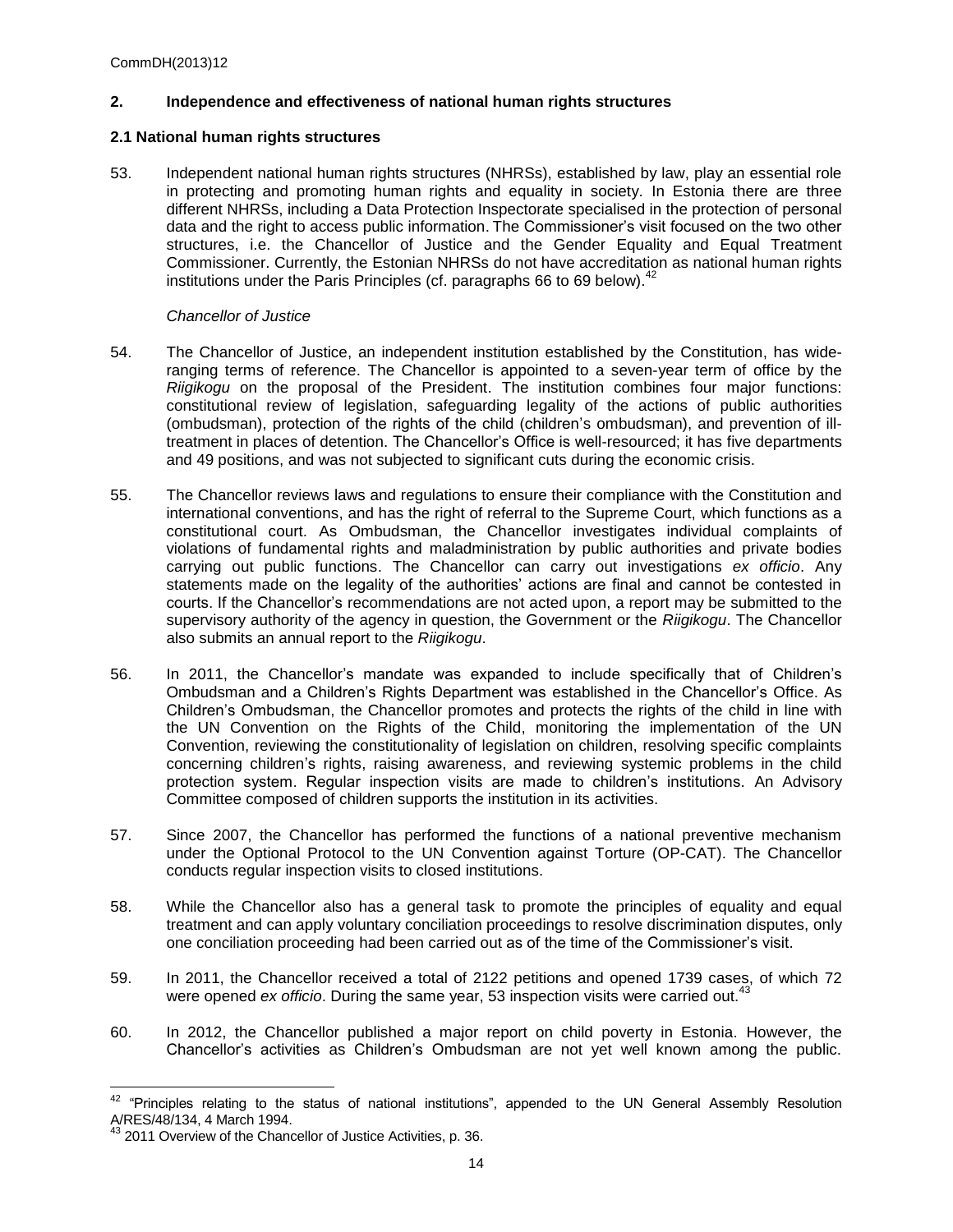Among the respondents to a recent survey, 67% of adults and 80% of children knew nothing about the Ombudsman for Children. Awareness is particularly low among people whose main language is not Estonian.<sup>44</sup> In 2011, the Chancellor of Justice opened 82 cases concerning the rights of children. Children themselves directly contacted the Ombudsman for the protection of their rights on only three occasions during the reporting year. In the remaining cases the Ombudsman was contacted by parents or other legal representatives of a child.<sup>45</sup>

## *Gender Equality and Equal Treatment Commissioner*

- 61. The Gender Equality and Equal Treatment Acts implement the provisions of EU Directives on gender equality and equal treatment, which prohibit discrimination on the grounds of sex, nationality (ethnic origin), race, colour, religion or other beliefs, age, disability and sexual orientation. As in EU law, a hierarchy of discrimination grounds is maintained, with a higher level of protection afforded to the grounds of sex, nationality (ethnic origin) and colour. The material scope covers working life (employment, vocational training and trade union activities) for all grounds of discrimination, but does not extend further (social protection, education, and access to goods and services) in respect of the grounds of religion or belief, age, disability and sexual orientation. The Estonian Constitution (Article 12) establishes a general prohibition of discrimination with an open-ended list of discrimination grounds. Estonia has signed but not ratified Protocol No. 12 to the European Convention on Human Rights on the general prohibition of discrimination.
- 62. The Gender Equality and Equal Treatment Commissioner (hereinafter "Equality Commissioner") is an independent and impartial expert appointed for a five-year period by the Minister of Social Affairs. Pursuant to the Gender Equality and Equal Treatment Acts, the Equality Commissioner has a wide variety of duties in the field of equality and non-discrimination, which include: providing opinions on possible cases of discrimination on the basis of individual complaints or *ex officio*, and advising and assisting the complainants; analysing the effects of particular laws on the situation of women and men as well as minorities; and making proposals for legislative changes to the authorities and advising them on equality matters. The Equality Commissioner is also mandated to publish reports. Disputes in employment relations, including cases of discrimination, can also be solved by Labour Dispute Commissions, which are quasi-judicial bodies giving legally binding decisions. Court cases regarding discrimination remain rare.
- 63. Despite its broad mandate, the effectiveness of the Equality Commissioner is severely constrained in terms of staff and budget: there are only two positions - including that of the Commissioner - and the annual budget is about  $\epsilon$  60,000. When the Gender Equality Commissioner assumed the additional tasks of Equal Treatment Commissioner in 2009, after the adoption of the Equal Treatment Act and in the middle of the economic crisis, no additional resources were made available to the institution. The Advisory Committee on the FCNM has noted with concern that the Office of the Equality Commissioner was dramatically underresourced and that awareness of its competence in the field of ethnic discrimination remained low among the public.<sup>46</sup>
- 64. In 2011, 358 inquiries and 90 complaints of discrimination were made to the Equality Commissioner. In respect of 23 complaints, the Equality Commissioner found that discrimination had taken place. Half of the complaints received related to the ground of sex, 9% to ethnicity, 6% to sexual orientation (or sexual identity) and 2% to disability.
- 65. During the visit, the Equality Commissioner informed the Commissioner that the lack of resources for the institution had a direct bearing on her ability to accomplish all the functions foreseen in its mandate. In particular, it was not possible to devote sufficient attention to analysis of the impact of national legislation, preparation of reports on discrimination, and awareness-raising activities. There was a particular need to develop responses to discrimination on the ground of ethnicity,

  $44$  Monitoring of the rights of the child and parenting, Praxis Centre for Policy Studies, 2012, p. 9.

<sup>45</sup> 2011 Overview of the Chancellor of Justice Activities, p. 22.

<sup>&</sup>lt;sup>46</sup> Advisory Committee on the FCNM, Third Opinion on Estonia, 7 November 2011, ACFC/OP/III(2011)004, p. 11.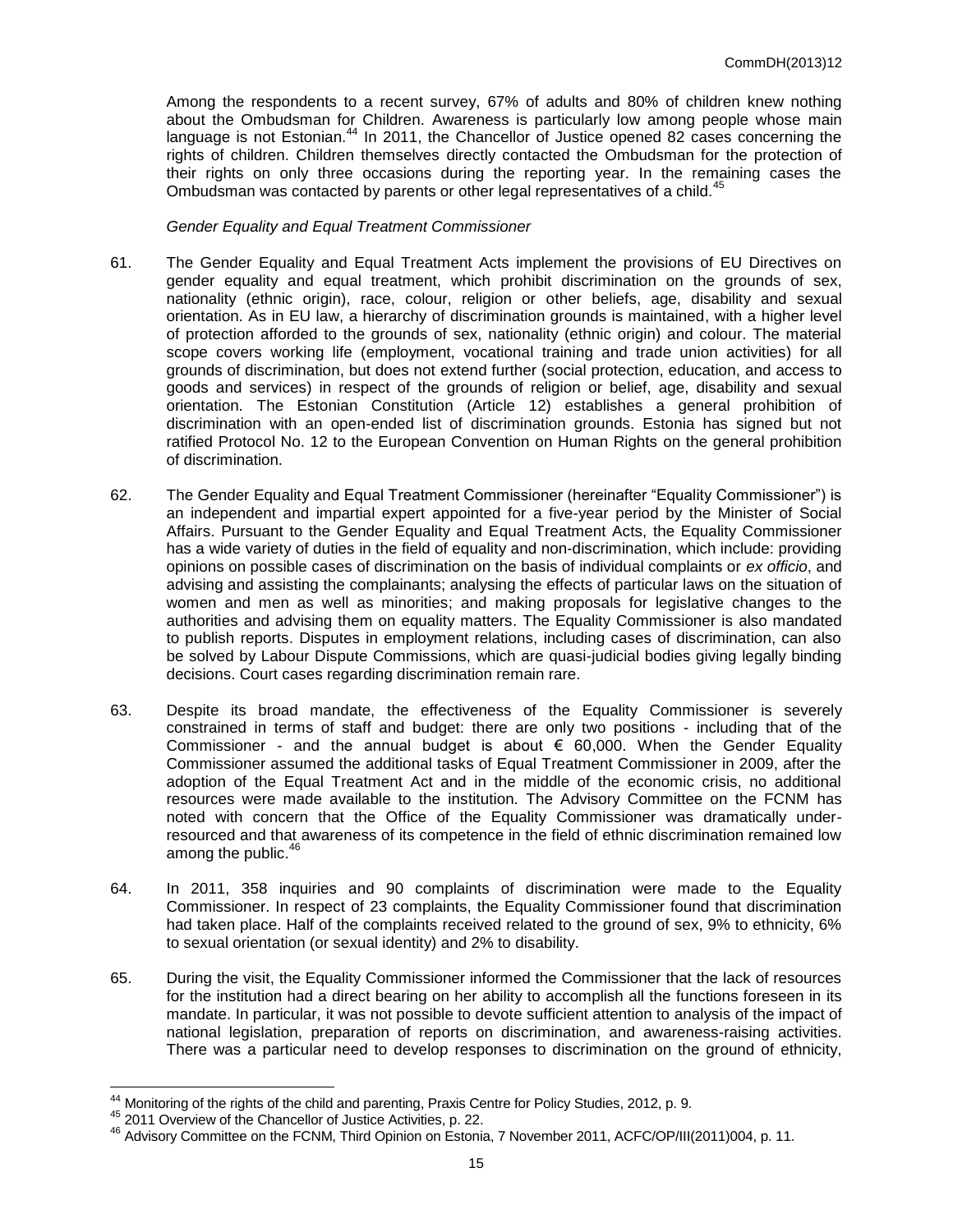including with reference to language. The gender pay gap and high unemployment rates among people with disabilities were other major concerns. Some reinforcement will come to the institution through funding for the promotion of gender equality obtained from the Norwegian Financial Mechanism, which will enable the hiring of six more staff for a three-year-period.

## *National human rights institution*

- 66. There is currently no institution in Estonia that has accreditation as a national human rights institution (NHRI) from the International Coordinating Committee of National Human Rights Institutions under the Paris Principles. UN bodies and human rights NGOs in Estonia have repeatedly called for the creation or designation of such an institution.<sup>47</sup> Without an internationally recognised NHRI, Estonia is not in a position to benefit from or participate in European and international co-operation among NHRIs, including UN activities reserved for accredited NHRIs. During the visit, the Estonian authorities informed the Commissioner that they had as yet no precise plans for the establishment or designation of an NHRI.
- 67. At present, the Chancellor of Justice would appear to fulfil most of the functions and criteria of an NHRI based on the Paris Principles, apart from the requirement for pluralist representation in its composition. Several national equality bodies have been accredited as NHRIs and the Gender Equality and Equal Treatment Commissioner could also fulfil this role, provided its resources are reinforced considerably and its mandate developed.
- 68. There are also several civil society organisations in Estonia which carry out some of the functions associated with NHRIs, i.e. promoting and monitoring human rights by carrying out research and awareness-raising. Such bodies include the Estonian Institute of Human Rights, the Estonian Human Rights Centre and the Legal Information Centre for Human Rights. However, they do not fulfil an essential criterion for an NHRI, which is that it be established through constitutional or statutory provisions which guarantee its independence and competence.
- 69. A new element in the debate on the establishment of an NHRI in Estonia is the need to create or designate an independent monitoring mechanism for the implementation of the International Convention on the Rights of Persons with Disabilities. Such a role could also be assumed by an NHRI.

# **2.2 Conclusions and recommendations**

- 70. The Chancellor of Justice plays a wide-ranging and well-established role in protecting and promoting human rights in Estonia. The resources made available to the institution over the years have been increased in tandem with its expanding duties, and the Chancellor has been able to operate in an effective and independent manner during the economic crisis as well. However, the Commissioner observes that public awareness of the Chancellor's functions as the Ombudsman for Children is still quite limited. He encourages the Chancellor of Justice, in co-operation with other authorities and NGOs, to step up efforts to increase the visibility and awareness of the institution of the Children's Ombudsman among children and the general public, including ethnic minorities. Efforts should be made to inform children of the possibility to submit their complaints directly to this institution.
- 71. In contrast, the Gender Equality and Equal Treatment Commissioner remains seriously understaffed and underfunded, despite the institution's broad mandate. Although the Equality Commissioner's Office will soon be reinforced through substantial external funding, this does not provide a sustainable solution for its resource needs in the long term. The Commissioner emphasises that, if it is to have an impact, a national equality body should have sufficient resources in terms of staff, expertise and operational budget to implement all of its functions. He therefore urges the Estonian authorities to provide the Gender Equality and Equal Treatment Commissioner with sufficient human and operational resources to enable the institution to fulfil its

  $47$  UN Human Rights Council, Compilation prepared by OHCHR in accordance with paragraph 15 (b) of the annex to Human Rights Council resolution 5/1, 10 November 2010, A/HRC/WG.6/10/EST/2, pp. 3-4.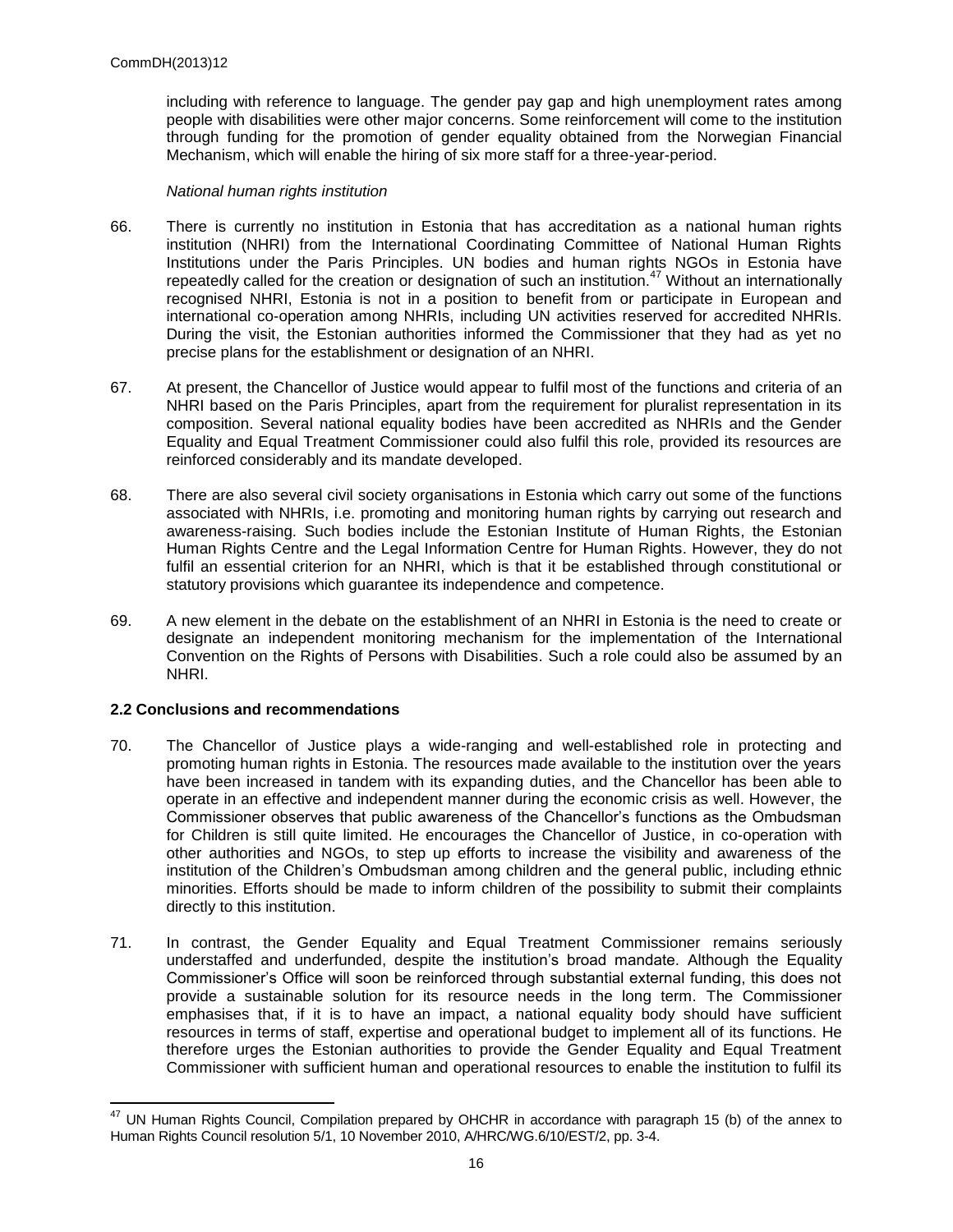mandate effectively and independently. In addition to issuing opinions on individual complaints of discrimination and assisting victims, the Equality Commissioner should be able to play a central role in promoting a culture of equality in society by raising awareness, providing advice to authorities and carrying out independent research.

- 72. It is particularly important that the Equality Commissioner is able to reach out to minorities and vulnerable groups of people throughout the country. The independence of the Equality Commissioner should be better reflected in the appointments and reporting procedure which currently takes place at ministerial level. It would be useful to involve the *Riigikogu* in that procedure. The Commissioner's 2011 Opinion on national structures for promoting equality provides detailed guidance on the establishment and operations of independent and effective equality bodies.<sup>48</sup>
- 73. Commissioner Muižnieks calls on the Estonian authorities, in co-operation with the Equality Commissioner, Chancellor of Justice and civil society organisations, to increase awareness of equal treatment legislation, discrimination and available remedies among the authorities and the public. There is also a need to improve data collection on discrimination and encourage reporting to complaints bodies. The preparation of a national strategy on equal treatment would be a welcome development.
- 74. In the Commissioner's opinion, national human rights structures should be consulted to provide advice to governments on human rights compliant responses to the economic crisis, as well as information on the possible impact of austerity measures and budgets on vulnerable groups. The legal review and advisory functions of the Chancellor of Justice and the Equal Treatment Commissioner are particularly useful from this point of view. The Commissioner encourages the Estonian authorities to avail themselves of such opportunities when considering policies and laws likely to affect the enjoyment of human rights. National human rights structures should also be involved in monitoring the real effects of the crisis. The recent report by the Chancellor of Justice on child poverty constitutes a good practice in this area.
- 75. The Commissioner encourages the Estonian authorities to establish or designate a national human rights institution compliant with the Paris Principles. An internationally-accredited NHRI should play a major role in protecting and promoting human rights in Estonia and become the focal point for coordinating human rights work in the country. Independence and pluralist representation are central conditions for the effective functioning of NHRIs. Pluralist representation could be ensured, for example, through the establishment of a broadly representative advisory body on human rights which would be associated with the NHRI.

# **3. Human rights of children**

# **3.1 Stateless children**

- 76. Citizenship implies being a full member of a national community and consolidates the enjoyment of human rights. Under international human rights law, every child has the right to acquire a nationality from birth. 49
- 77. Estonia is not a party to the UN Convention on Reduction of Statelessness. Most stateless children in Estonia belong to Russian-speaking families (i.e., those having Russian as a native language) whose members did not acquire Estonian or other nationality after the break-up of the Soviet Union and the restoration of Estonian independence. According to Article 8 of the Constitution, children acquire Estonian citizenship by birth if at least one of the parents holds Estonian citizenship. In addition to the *ius sanguinis* principle, the Citizenship Act as modified in 1999 establishes a simplified procedure for the naturalisation of children under the age of 15 who

 <sup>48</sup> The Commissioner for Human Rights, Opinion on national structures for promoting equality, 21 March 2011, CommDH  $(2011)2.$ 

<sup>49</sup> International Covenant on Civil and Political Rights, Article 24, and the Convention on the Rights of the Child, Article 7.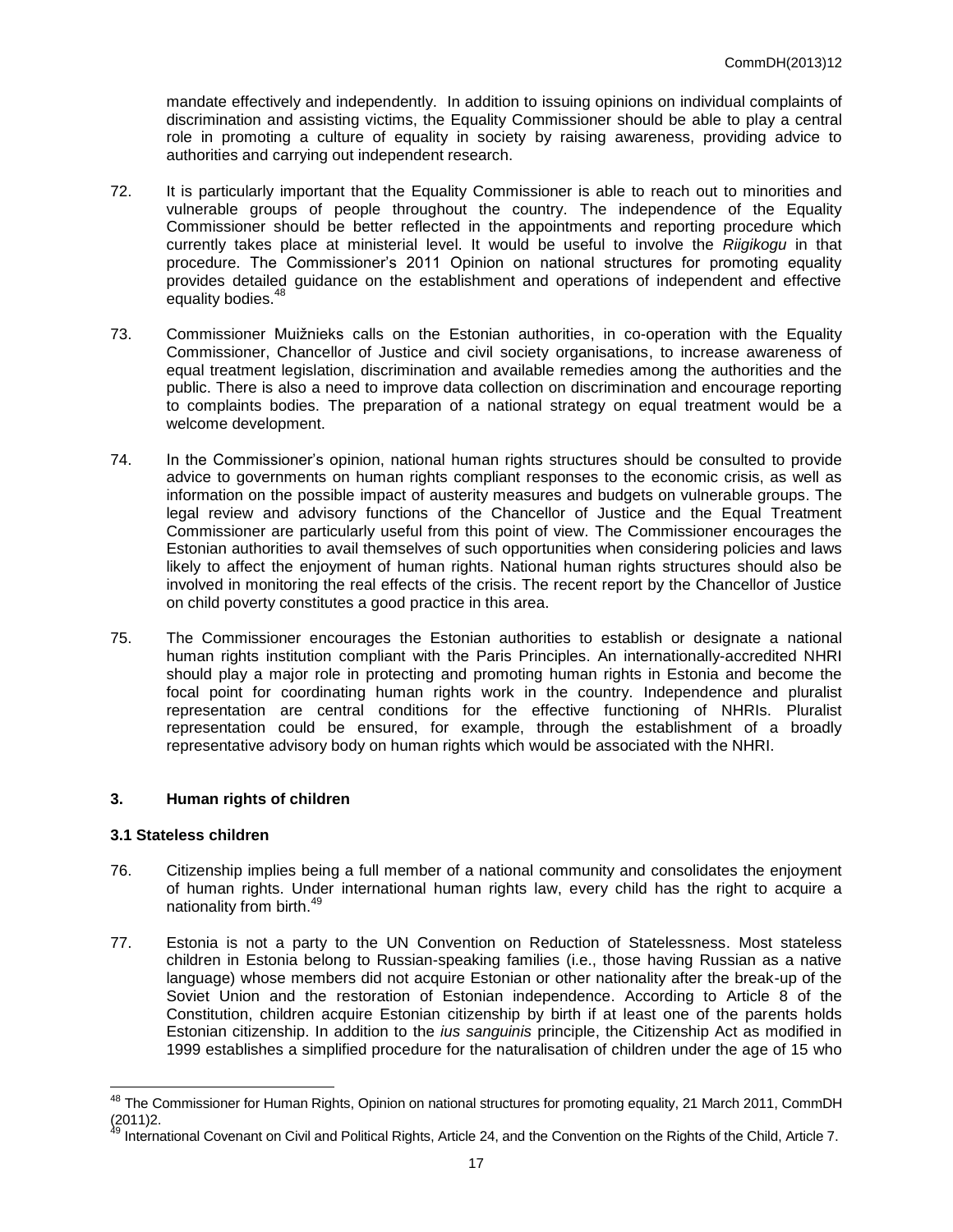are born of non-citizen parents in Estonia after 1992. These children are eligible to acquire citizenship by naturalisation upon application by their parents provided that the latter have been legally resident in Estonia for at least five years.

- 78. There were 1181 stateless children under the age of 15 on 1 January 2013 and the total number of non-citizens in Estonia stood at 90,718 on 1 April 2013. The overall share of non-citizens in the general population has decreased from 32% to 6.8% between 1992 and 2012. However, the rate of naturalisations has slowed down in recent years. In 2012, 469 stateless children under the age of 15 acquired citizenship through naturalisation, whereas the figure for 2011 was 605.<sup>50</sup> In its 2011 Opinion on Estonia, the Advisory Committee on the FCNM reported that about 600 stateless children were born annually.<sup>5</sup>
- 79. The authorities have implemented information campaigns aimed at non-citizen parents, promoting the naturalisation of their new-born children. However, the Advisory Committee on the FCNM has pointed out that many parents miss the opportunity to apply for nationality for their children and consider the information campaigns carried out in this regard as unhelpful.<sup>52</sup> During the visit, the Commissioner was informed by the Estonian authorities that since November 2011 the Police and Border Guard Board have been able to use an automatic system linked to the population register to send information to the parents concerned on the possibilities of acquiring citizenship for their children. The information is also sent out in Russian. The authorities indicated that the resulting applications for citizenship are hardly ever refused by the government.
- 80. In 2011, the Advisory Committee on the FCNM encouraged the authorities to consider granting citizenship to new-born stateless children automatically unless the parents object. Such a proposal had also been made by the Chancellor of Justice in Estonia. In addition, UNHCR has recommended that Estonia undertake a review of nationality legislation to ensure that all children born on the territory who would otherwise be stateless acquire Estonian nationality automatically at birth.<sup>53</sup> The implementation of these recommendations would bring Estonian practice in this area in line with its international obligations under the International Covenant on Civil and Political Rights and the Convention on the Rights of the Child. Regrettably, this has not yet been done.
- 81. During the visit, the authorities repeatedly invoked the argument that non-citizen parents should clearly express their willingness to obtain citizenship for their children. In addition, they considered that the automatic granting of citizenship to new-born children conflicted with the *ius sanguinis* principle of the Constitution. The authorities were of the opinion that in view of the small number of children involved it was likely that the problem would be solved without additional measures in the space of a few years.
- 82. In November 2012, the Chancellor of Justice found that some of the provisions on residence requirements in the Citizenship Act were not in line with the equality principle enshrined in the Constitution. The matter arose from an application in which a young person complained that, although he had lived in Estonia for his entire life, he was not granted Estonian citizenship because his parent had not applied for a residence permit for him before he reached the age of 15. Under the current legal framework, minors aged 15 and older who are stateless would have to demonstrate eight years of legal residence in Estonia and possess a long-term residence permit before qualifying for naturalisation. In January 2013, the *Riigikogu* expressed its support for the Chancellor's position on the need to amend the Citizenship Act. The authorities informed the Commissioner that the administrative practice had already been brought into line with the Constitution.

<sup>&</sup>lt;sup>50</sup> In 2012, there were 654 non-citizens of 15 years of age and older who acquired Estonian citizenship through naturalisation compared with 736 in 2011. The figures come from the Estonian authorities based on the Population Register. The Estonian authorities usually apply the term "persons of undetermined citizenship" to non-citizens.

<sup>51</sup> Advisory Committee on the FCNM, Third Opinion on Estonia, 7 November 2011, ACFC/OP/III(2011)004, p. 14.

**<sup>52</sup>** Idem.

<sup>53</sup> Idem and UNHCR, Submission for the OHCHR Compilation Report - Universal Periodic Review: Estonia, July 2010, p. 11.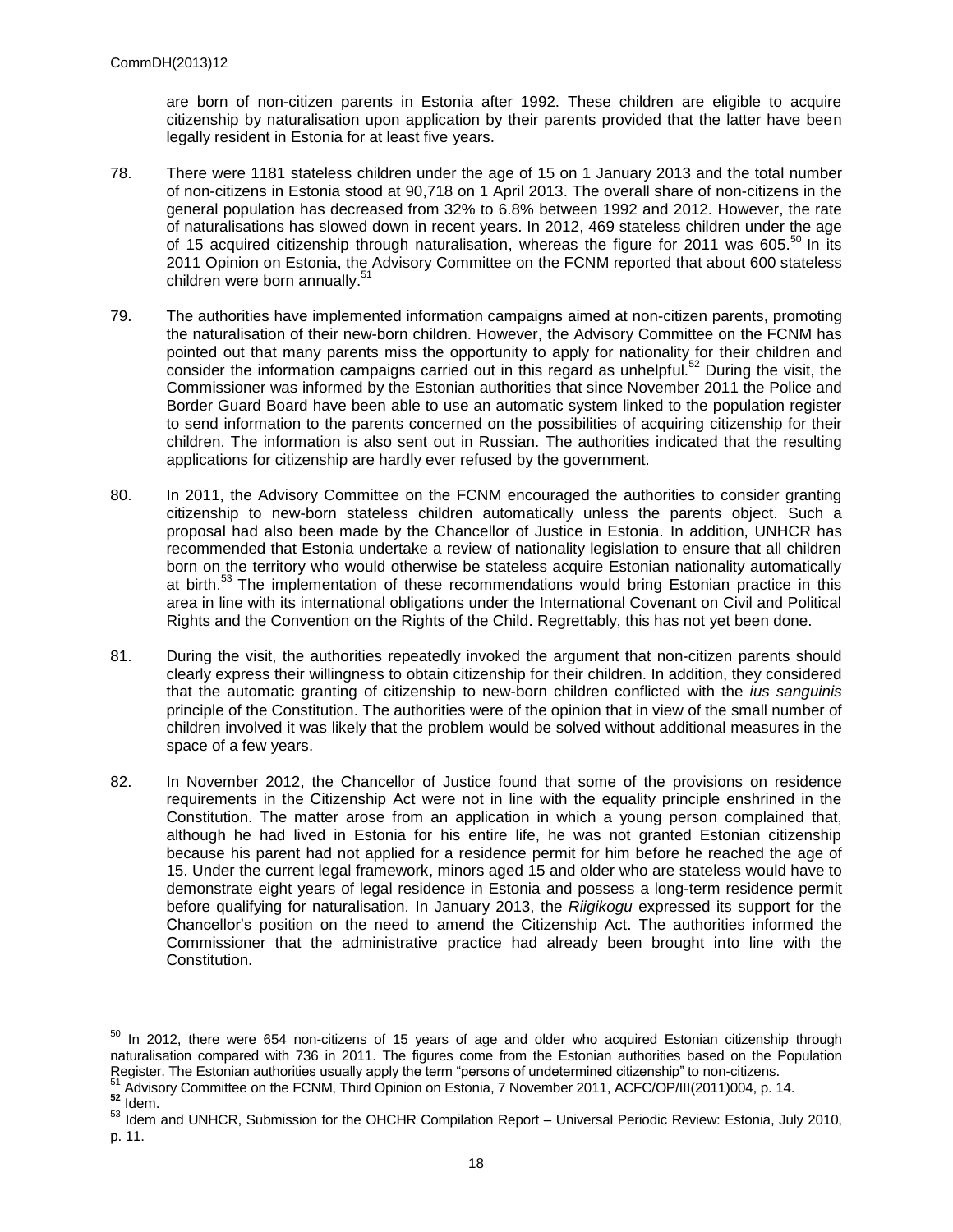## **3.2 Legal and policy framework for child protection**

- 83. Estonia ratified The Convention on the Rights of the Child in 1991. The 1992 Child Protection Act is the principal national instrument for protecting the human rights of children, along with the Family Law Act and Social Welfare Act. Estonia has signed but not yet ratified the Council of Europe Convention on the Protection of Children against Sexual Exploitation and Sexual Abuse and the Convention on Preventing and Combating Violence against Women and Domestic Violence. During the visit, the Commissioner learned that the ratification of both conventions was planned for 2013.
- 84. The Chancellor of Justice and civil society organisations have highlighted the need to reform the 1992 Child Protection Act, as it is by now considered to be outdated. The Ministry of Social Affairs has been tasked with amending the relevant legislation, and the Minister of Social Affairs informed the Commissioner that it was planned to introduce the draft of a new Child Protection Act to the Government in 2013.
- 85. In 2011, the government adopted a Strategy for Children and Families 2012-2020, prepared with the involvement of NGOs working on children's rights and young people. The Strategy is aimed at improving the well-being and quality of living of children and families through a functional child protection system which guarantees children's rights and encourages positive parenting. Prevention and early intervention are among the Strategy's key principles. Other major policy documents related to the protection of children include the Development Plan for the Reduction of Violence 2010-2014, the National Health Plan 2009-2020 and the Estonian Education Strategy 2012-2020.
- 86. The child protection system is largely decentralised. Local authorities enjoy broad independence in terms of administrative matters and policy priorities. Municipalities organise and develop child protection programmes and are responsible for ensuring children's and families' access to child protection services. However, there are considerable disparities in child protection practice between different municipalities. Many smaller municipalities lack qualified child protection workers, and this can diminish their capacity for the early detection of children and families at risk. Supervision and monitoring of the quality of child protection services at local level are carried out by the county governments.
- 87. A recent state audit report found that only 38% of local authorities had a designated child protection worker and that one-fifth of children in Estonia lived in local government units which did not have a child protection worker.<sup>54</sup> In 2010, there was on average one child protection worker per 1348 children. The stated objective of the government is to ensure that there is one child protection worker per 1325 children by 2015 and, by 2020, to reach the goal of one per 1274 children. <sup>55</sup> According to civil society representatives, the number of children per child protection worker is as high as 1700 in some regions. Owing to austerity measures, social protection workers have reportedly assumed the tasks for child protection in several municipalities.
- 88. The state audit report pointed out that there were shortcomings in the preventive work of municipalities, as assistance was predominantly provided in cases where a problem had become so serious that a parent or carer had decided to seek help from the local authority. It also identified a lack of indicators for the quality of child protection services. The report noted that the state had not imposed adequate rules for child protection and that the local authorities had too much leeway in decision-making. Many local authorities did not give adequate attention to child protection and left it underfinanced.<sup>56</sup>
- 89. The Minister of Social Affairs informed the Commissioner that the government was responding to the situation by creating mobile teams of child protection workers which could be deployed in

<sup>54</sup> Organisation of child welfare in municipalities, towns and cities, Report of the National Audit Office to the *Riigikogu*, Summary of audit results, 29 January 2013.

<sup>55</sup> Strategy of Children and Families 2012-2020, p. 26.

<sup>56</sup> Organisation of child welfare in municipalities, towns and cities, Report of the National Audit Office to the *Riigikogu*, Summary of audit results, 29 January 2013.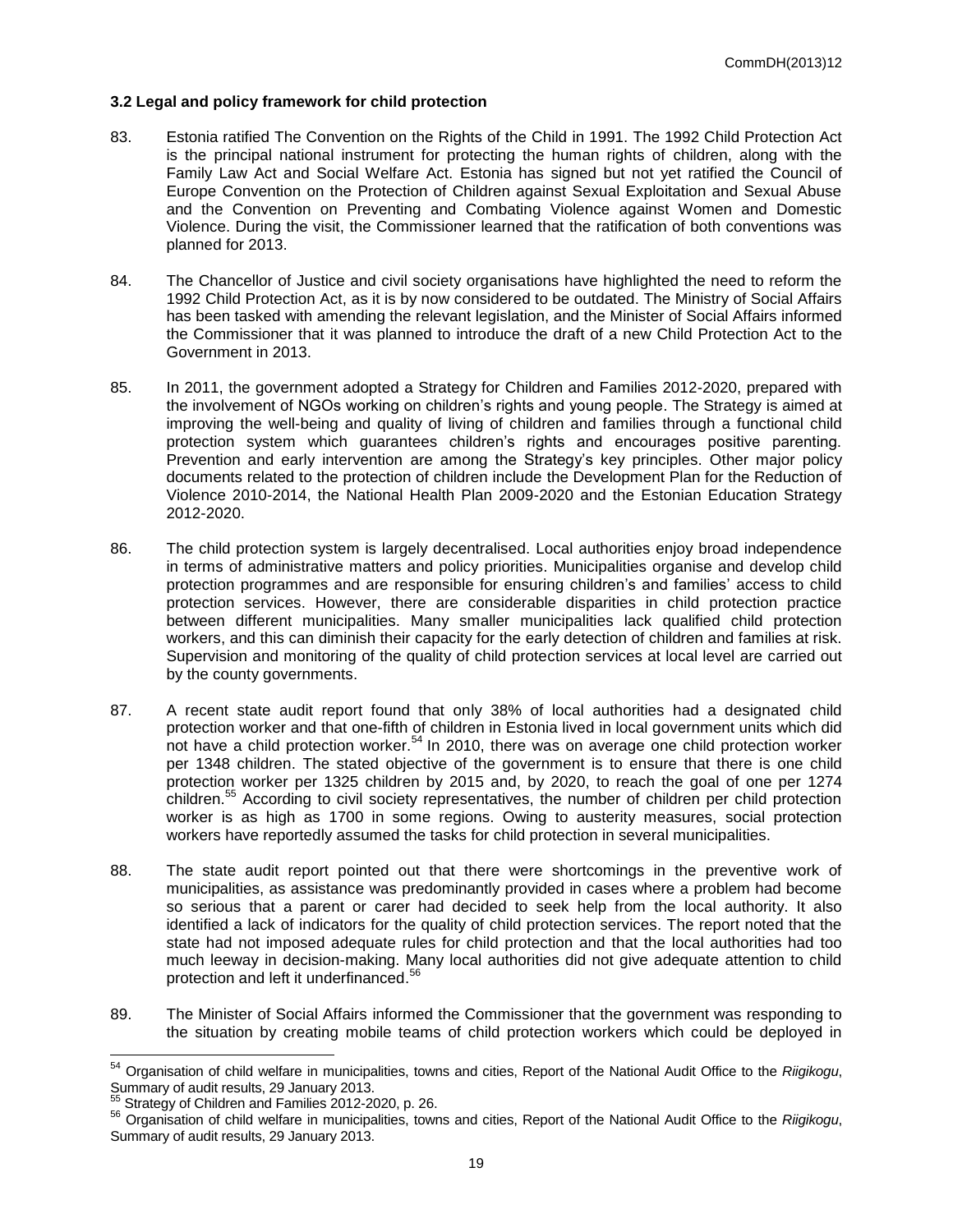those municipalities which needed more capacity and expertise. In addition, the creation of regional counselling centres has been included in the Strategy for Children and Families as an option for ensuring the accessibility of services for municipalities unable to hire qualified specialists.

90. Civil society representatives voiced concern about the general lack of experienced child protection professionals and the limited availability of study programmes on issues related to child protection to train such professionals. The new Child Protection Act is expected to establish criteria for the educational qualifications of child protection workers. As for the awareness of children's rights among the general population, it could be improved; as a recent survey demonstrated, 23% of adults and 16% of children in Estonia had not heard about the rights of the child.<sup>5</sup>

## **3.3 Children in alternative care**

- 91. In Estonia there are four types of alternative care: children's homes (known as "substitute homes"), foster care, guardianship and child shelters for emergency care. Children living in children's homes account for 69% of the total number of children in alternative care, while 31% live in foster care families or under guardianship. As of 15 November 2012, 1096 children and young people lived in children's homes, 44% of whom had disabilities. There were 35 children's home service providers in Estonia in March 2013.<sup>58</sup>
- 92. Child and youth care services, including child care facilities, are under the governance of municipalities, while the state exercises a supervisory role. State funding for children's homes is based on the number of children rather than actual expenses. Civil society representatives pointed out that children's homes with a smaller number of children were in a particularly difficult position and that they struggled to hire staff to match the professional qualifications required by law.
- 93. In April 2013, the Chancellor of Justice published an analysis on the rights of children in substitute homes in Estonia. The findings revealed that two-thirds of the institutions visited failed to meet the standard requirement of one caregiver per eight children. Many institutions which did meet this requirement lacked the services necessary for the development of children, such as recreational activities and outings. The Chancellor of Justice called for a review of the amount allocated by the state on a per-capita basis to determine whether it satisfied the basic needs of the child. He also recommended establishing a minimum standard for the basic needs of children that should always be met. 59
- 94. Municipalities are required by law to draft an individual case plan for each child placed in alternative care, with the exception of guardianship placements. The plan should include a needs assessment and an action plan which should be updated every year. In practice, however, there are still cases where such plans are either not developed or regularly revised, or the children are not actively involved in their preparation. The inspections carried out by the Chancellor of Justice have identified situations where the local authorities have delegated this function to substitute homes.<sup>60</sup>
- 95. The Strategy for Children and Families sets out the objective of nurturing a family-centred approach in alternative care. Family-based substitute care is to be preferred to institutionalisation and children's homes should be reorganised in accordance with the family-oriented model of care. NGOs consider that the reform has encountered several difficulties. The number of families willing to provide foster care is diminishing constantly, while the number of children returning to children's homes from foster families continues to grow. The biological family of a child would also need more assistance to enable a return from alternative care.

 $57$  Monitoring of the rights of child and parenting, Summary in English, Praxis Centre for Policy Studies, 2012, p. 9.

<sup>58</sup> *Asenduskoduteenuse analüüs*, Chancellor of Justice, 2013. A summary in English is available at the web-site of the Chancellor of Justice – "Ombudsman for Children analyses how the rights of children in substitute homes are guaranteed", 22 April 2013.

<sup>59</sup> *Asenduskoduteenuse analüüs*, Chancellor of Justice, 2013.

<sup>60</sup> *Ibid*.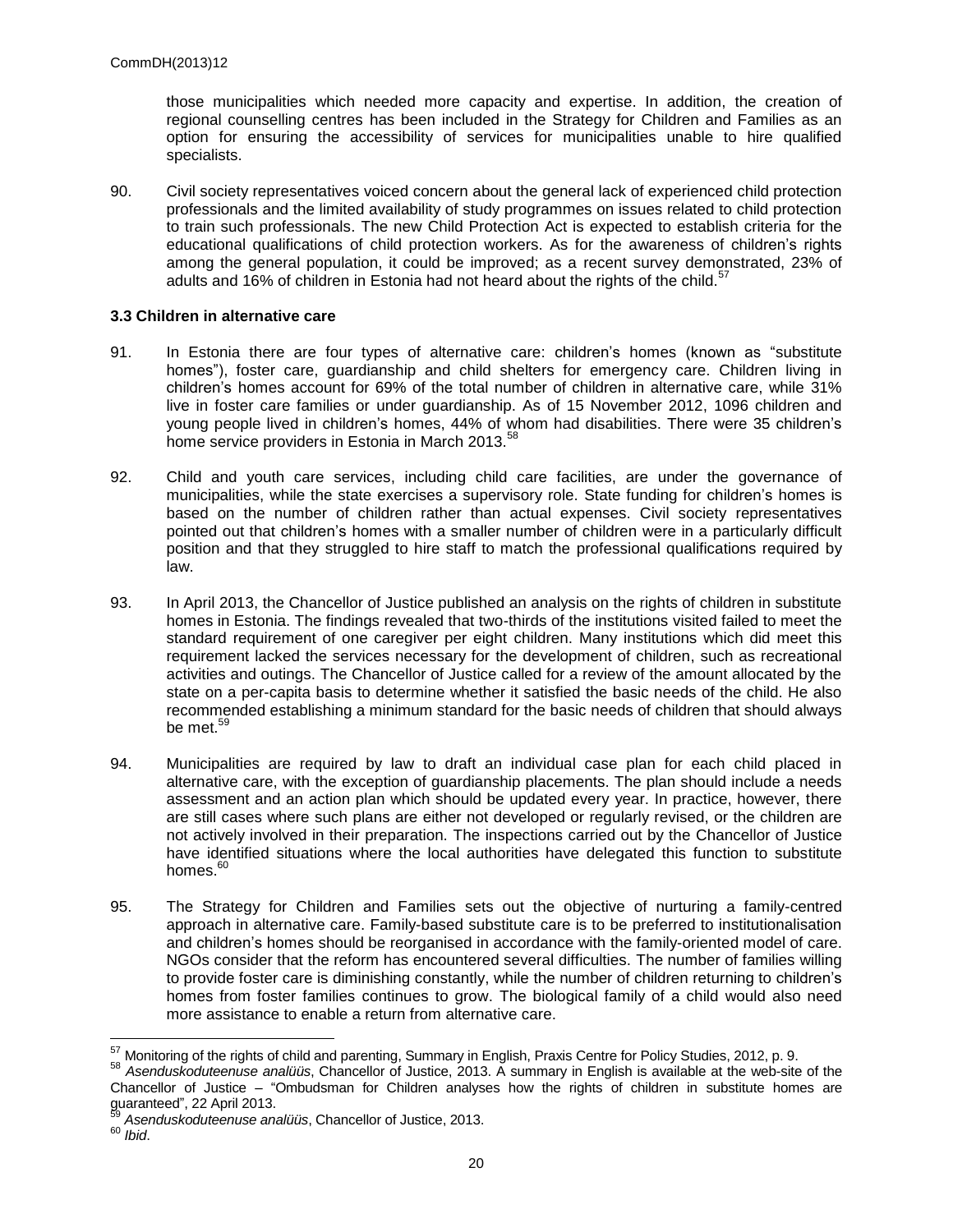- 96. Civil society representatives have also expressed concerns as regards the situation of young people reaching the age of majority and leaving alternative care. Scarce data are available on this group, which in turn makes it difficult to monitor their well-being and plan their post-care life. The level of services to which young people leaving care are entitled depends largely on the municipality where they are registered. The major problems identified by NGOs include the lack of financial assistance, adequate housing, or guidance for preparing such persons to live independently. 61
- 97. The Commissioner carried out an on-site visit to the Maarjamäe Centre, a family-type substitute home forming part of the Tallinn Children's Home. The centre applies the "children's village" model and consists of ten family houses accommodating up to six children in each house attended by one family "mother" and one family "aunt". The Commissioner was informed that the budget allocated to the institution on a per-capita basis had not been cut by austerity measures although the funds had been insufficient to match the rising living costs. The living areas were well-equipped and material standards appeared to be adequate. However, the staff voiced concerns over the general lack of specialised psychiatric and psychological services for children, the need for which had increased during the economic crisis. The children met by the Commissioner indicated that they wished to have increased possibilities for leisure and holiday activities.

#### **3.4 Protection from violence and abuse**

- 98. Provisions prohibiting violence and abuse of children can be found in several different laws, including the Child Protection Act, the Family Law Act, the Code of Administrative Offences and the Penal Code. However, these provisions do not provide a coherent and explicit prohibition of all corporal punishment in family and institutional settings. This has drawn frequent criticism from international organisations, including the UN Committee on the Rights of the Child. In 2011, the European Committee of Social Rights found Estonia to be in violation of Article 17§1 of the revised Social Charter on the right of children and young persons to social, legal and economic protection, in view of the fact that corporal punishment had not been explicitly prohibited in schools and in the home.<sup>62</sup>
- 99. Corporal punishment is still accepted by many adults. According to a recent survey, 25% of respondents did not consider corporal punishment to be an act of violence, while 38% felt that imposing it was understandable in certain conditions. Of the children surveyed, 5% had been slapped or had their hair pulled, and 3% had been struck with a belt or lash. Acceptance of corporal punishment was higher among people with a low level of education and those whose language of communication was not Estonian.<sup>63</sup> According to civil society representatives, unemployment and substance abuse among parents are risk factors for a higher level of corporal punishment and abuse of children. Although campaigns for the elimination of violence and corporal punishment had been carried out, their reach had been uneven among different population groups.
- 100. The Estonian authorities are committed to the full prohibition of corporal punishment, which is expected to be included in the new Child Protection Act. In November 2012, the Ombudsman for Children (Chancellor of Justice) addressed a public request to the Minister of Social Affairs to amend the Child Protection Act to that effect.
- 101. Child sexual abuse and school violence and bullying continue to be serious problems in Estonia. The number of cases of child sexual abuse reached 233 in 2011, demonstrating a growing trend.<sup>64</sup> According to a study carried out in Estonian schools from 2001–2009, 45% of children had experienced violence in schools, but most of them had not informed their parents or the police

<sup>&</sup>lt;sup>61</sup> Ageing out of care: from care to adulthood in European and Central European Societies, Chapter on Estonia, SOS Children's Villages.

<sup>62</sup> European Committee of Social Rights, Conclusions 2011 (Estonia), January 2012, p. 19.

<sup>63</sup> Monitoring of the rights of child and parenting, Summary in English, Praxis Centre for Policy Studies, 2012, p. 14.

<sup>&</sup>lt;sup>64</sup> "Domestic Violence, Child Abuse Cases Increase in 2011", Estonian Public Broadcasting, news item 19 April 2012.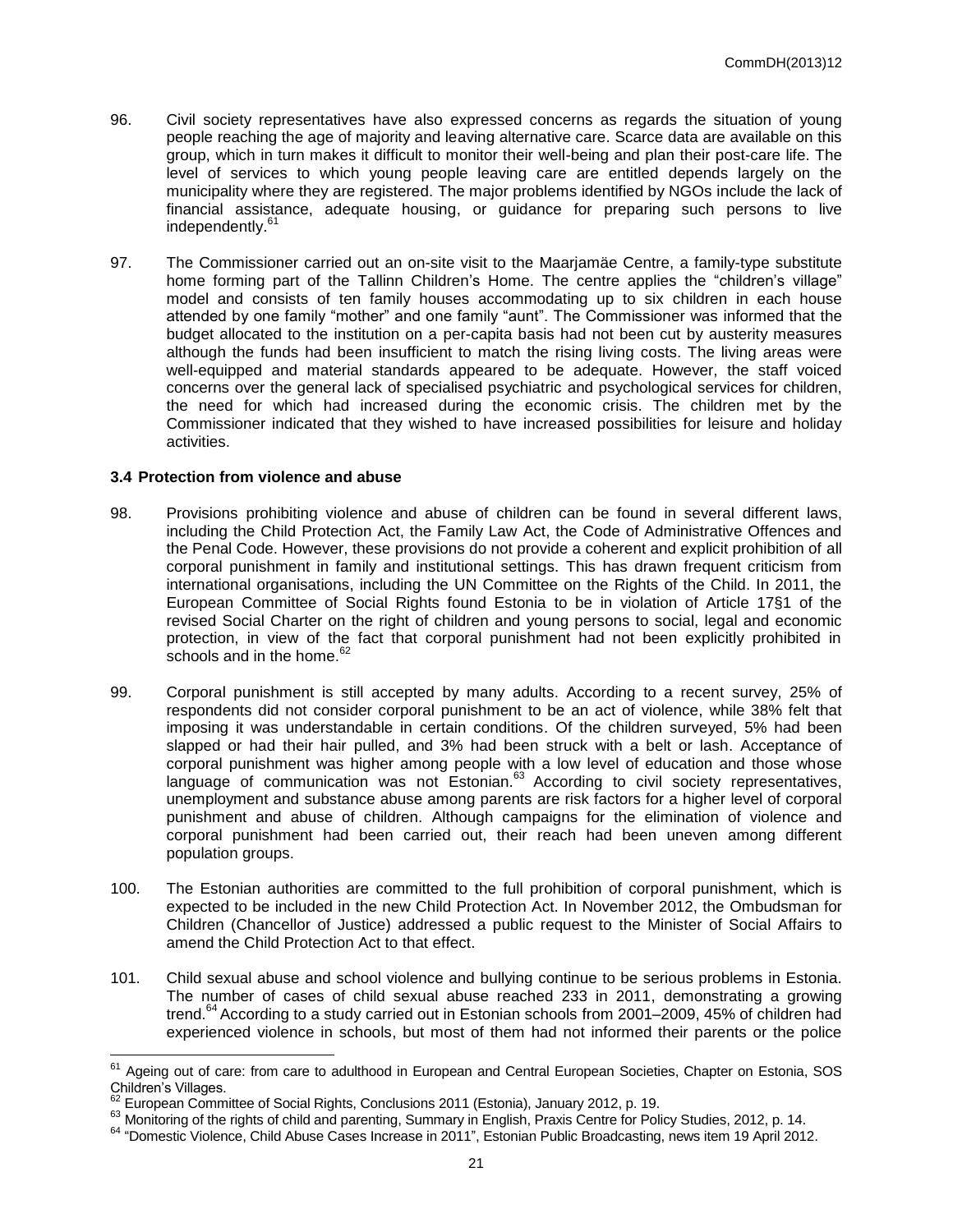about it. According to a study published in 2011, 20% of children had been hurt at school, 25% of them had been injured by their schoolmates and 10% had suffered from domestic violence.<sup>65</sup> Representatives of NGOs working with children pointed out that the rising poverty related to the financial crisis had exposed children to a higher risk of domestic violence and abuse than before. A 24-hour child support helpline has been operating since 2009.

- 102. In the process of the UN universal periodic review, the Estonian authorities stated that the priorities in combating violence against children in the years to come would focus on bullying in schools, violence in child-care institutions, exploitation of children on the internet, and sexual crimes, as well as early detection and assistance.<sup>66</sup> Efforts to deal with violence and abuse of children included the adoption of a Development Plan for the Reduction of Violence 2010-2014. The Development Plan contains measures for the prevention and reduction of violence against children, youth violence and crime, domestic violence and human trafficking. In addition, the Strategy for Children and Families seeks to promote positive parenting practices by improving the accessibility of counselling services to parents. The Strategy highlights the need to create a system of detection of ill-treatment in children so that intervention is timely and professional.
- 103. While internet literacy skills of Estonian children are among the highest in European countries, they are also prone to a higher risk of abuse on the internet. According to the EU Kids Online survey conducted among children aged 9 to 16 and their parents in 25 European states in 2011, 29% of Estonian children had seen sexual images on the internet, and 19% had seen or received sexual messages. This was the second highest figure among the polled European countries. Estonia is also the top European Union country in cyber-bullying, with 14% of children having been subjected to bullying on the internet.<sup>67</sup>
- 104. During the visit, the Commissioner was informed about the internet police unit of the Police and Border Guard Board, which has been operational since 2011. The "web-constables" supported safe internet use by children through provision of advice and monitoring as well as reporting illegal web contents for further action by criminal investigators. According to the authorities, the activities of the internet police had resulted in increased reporting of internet abuse, including child pornography.

#### **3.5 Conclusions and Recommendations**

- 105. The Commissioner notes that while non-citizen parents can avail themselves of a simple and accessible procedure to acquire Estonian nationality for their children, the authorities also bear responsibility for preventing statelessness of new-born children. This is particularly important in situations where children are left stateless because of the unwillingness or inability of their parents to acquire Estonian citizenship for them or register them as legal residents in Estonia. The acquisition of nationality at birth is in line with the principle of the best interests of the child, as enshrined in Article 3 of the Convention on the Rights of the Child, and consolidates children's ability to participate fully in society.
- 106. The Commissioner urges the government to initiate a reform of the Citizenship Act so that citizenship is granted automatically at birth to children who would otherwise be stateless, instead of requiring their parents to apply for citizenship on their behalf. An opt-out possibility could be made available to parents who do not wish their new-born child to obtain Estonian citizenship and who can prove that the child has or will receive the nationality of another state.
- 107. As already recommended by the Chancellor of Justice, the authorities should address as a matter of urgency the situation of stateless minors aged 15 and older who are not granted citizenship because their parents have not applied for a residence permit for them before reaching the age of 15. The Commissioner stresses that an amendment to the Citizenship Act will be necessary to

 $65$  Child Abuse and the External Cause of Death in Estonia, Väli et al., 2011, p. 180.

<sup>&</sup>lt;sup>66</sup> National report submitted by Estonia in accordance with paragraph 15 (a) of the annex to Human Rights Council resolution 5/1, A/HRC/WG.6/10/EST/1, 8 November 2010, p. 13.

 $67$  EU Kids Online, 2011 Survey, pp. 23-25.